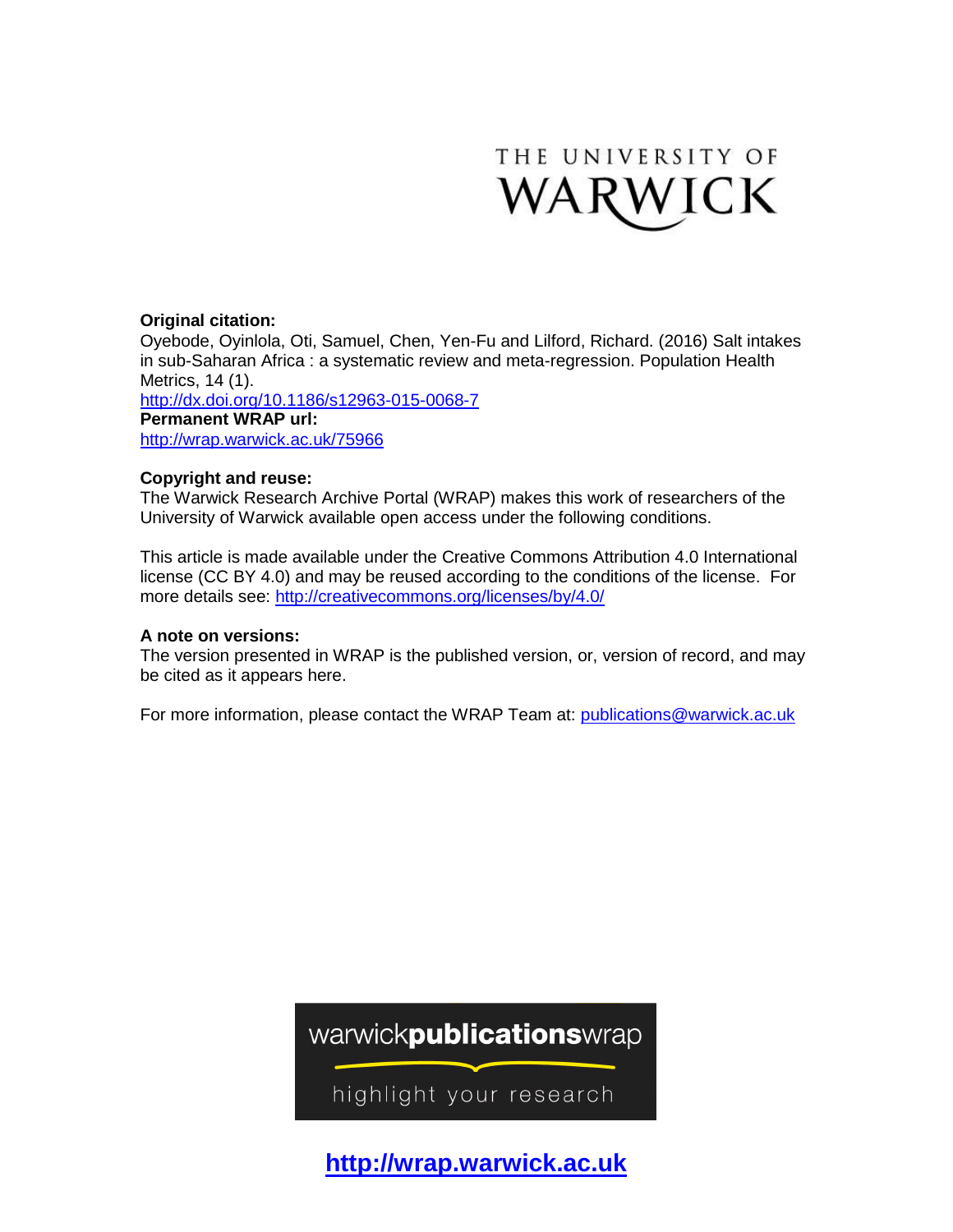CrossMark

# Salt intakes in sub-Saharan Africa: a systematic review and meta-regression

Oyinlola Oyebode<sup>1\*</sup>, Samuel Oti<sup>2,3</sup>, Yen-Fu Chen<sup>1</sup> and Richard J. Lilford<sup>1</sup>

# Abstract

Background: High sodium intake increases the risk of hypertension and cardiovascular diseases. For this reason the World Health Organization recommends a maximum intake of 2 g per day and a 30 % reduction in population sodium intake by 2025. However, in global reviews, data on sodium intake in sub-Saharan Africa have been limited.

Methods: A systematic review was conducted to identify studies reporting sodium intake in sub-Saharan African populations. Meta-regression analyses were used to test the effect of year of data collection and method of data collection (urinary/dietary), as well as any association between sex, urban/rural status or a country's economic development, and population sodium intake.

Results: We identified 42 papers reporting 67 estimates of adult population sodium intakes and 12 estimates of child population sodium intakes since 1967. Of the 67 adult populations, 54 (81 %) consumed more than 2 g sodium/day, as did four of the 12 (33 %) child populations. Sixty-five adult estimates were included in the metaregression, which found that urban populations consumed higher amounts of salt than rural populations and that urine collection gave lower estimates of sodium intake than dietary data.

**Conclusions:** Sodium intake in much of sub-Saharan Africa is above the World Health Organization's recommended maximum intake and may be set to increase as the continent undergoes considerable urbanization. Few identified studies used stringent measurement criteria or representative population samples. High quality studies will be required to identify where and with whom to intervene, in order to meet the World Health Organization's target of a 30 % reduction in population sodium intake and to demonstrate progress towards this target.

Keywords: Sodium chloride, Dietary, Sodium, Africa, Systematic review

# **Background**

Non-communicable diseases (NCDs) are the leading cause of global disease burden [\[1, 2\]](#page-12-0), with 80 % of NCD mortality occurring in low- and middle-income countries (LMICs) [\[3](#page-12-0)]. Of these, the cardiovascular diseases (CVD), ischemic heart disease and stroke, are the leading causes of death and disability, and are increasing in prevalence [[1, 2\]](#page-12-0). Whereas ischemic heart disease predominates in high-income countries, stroke is the most important CVD in African countries [[4\]](#page-12-0). In 2005, 87 % of stroke death occurred in LMICs, rising to 94 % of stroke deaths in people under 70 years old [[5\]](#page-12-0).

<sup>1</sup>Warwick Medical School, University of Warwick, Gibbet Hill Campus, Coventry CV4 7AL, UK

Excess sodium intake raises blood pressure, leading to hypertension, the principal preventable risk factor for stroke [[6](#page-12-0), [7](#page-12-0)]. Excess sodium is also a major risk factor for other CVDs and for stomach cancer [\[6](#page-12-0)–[8\]](#page-12-0). It is possible that populations in sub-Saharan Africa are more vulnerable to the effects of a high sodium diet than other populations due to the greater prevalence of inter-uterine growth restriction, as well as genetic factors [[9, 10](#page-12-0)].

The normal (physiological) requirement for sodium is likely to be between 0.1 and 1.0 g (2.5 g salt) daily [\[11](#page-12-0)]. Recommended intake is less than 2.0 g sodium (5.0 g salt) for adults aged 16 and over, and this recommended maximum level of intake should be adjusted downwards in children ages 2-15 based on the energy requirements of children relative to those of adults [\[12\]](#page-13-0). The World



© 2016 Oyebode et al. Open Access This article is distributed under the terms of the Creative Commons Attribution 4.0 International License [\(http://creativecommons.org/licenses/by/4.0/](http://creativecommons.org/licenses/by/4.0/)), which permits unrestricted use, distribution, and reproduction in any medium, provided you give appropriate credit to the original author(s) and the source, provide a link to the Creative Commons license, and indicate if changes were made. The Creative Commons Public Domain Dedication waiver [\(http://creativecommons.org/publicdomain/zero/1.0/](http://creativecommons.org/publicdomain/zero/1.0/)) applies to the data made available in this article, unless otherwise stated.

<sup>\*</sup> Correspondence: [o.r.o.oyebode@warwick.ac.uk](mailto:o.r.o.oyebode@warwick.ac.uk) <sup>1</sup>

Full list of author information is available at the end of the article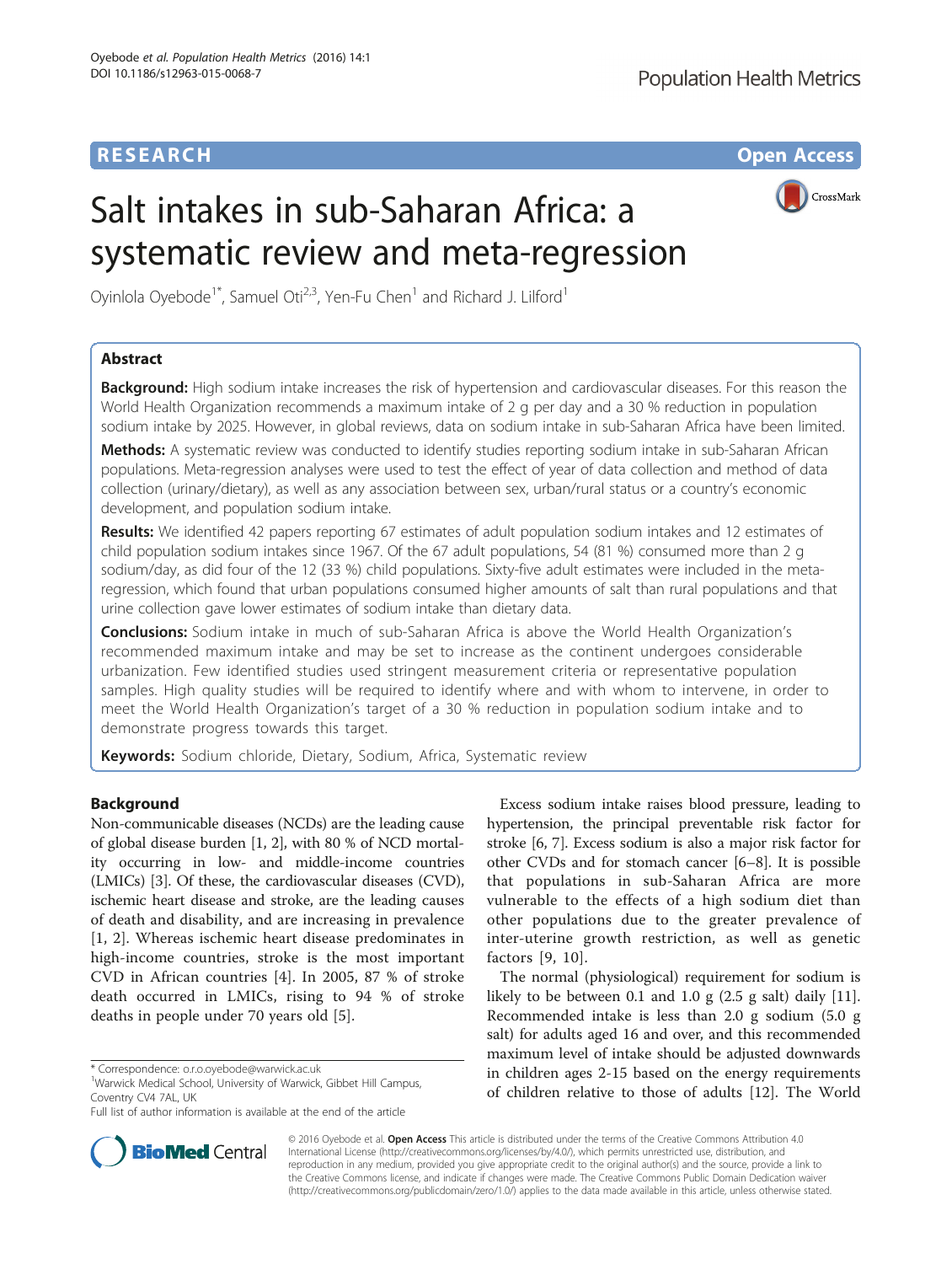Health Organization (WHO) Global Action Plan for the Prevention and Control of Non-Communicable Diseases 2013–2020 identifies nine key targets for the reduction of chronic disease, including "a 30 % relative reduction in mean population intake of salt/sodium" [\[13](#page-13-0)]. The reason for a focus on a relative reduction rather than aiming to reduce salt intake to recommended levels reflects the observation that most populations have a mean sodium intake that considerably exceeds the 2.0 g recommendation [[14](#page-13-0), [15](#page-13-0)].

Given the WHO target, it is important to quantify current population salt intakes. This is particularly important in sub-Saharan Africa where the epidemiological transition is likely to result in dietary changes and a large increase in the prevalence of NCDs. In addition, resources for treatment of salt-associated diseases may not meet population needs so preventative strategies, such as salt reduction strategies, are key to averting the associated morbidity and mortality. To identify populations in which sodium intake is high, and to assess progress against the WHO sodium target, knowledge of sodium intake in sub-Saharan Africa is required.

Systematic reviews examining population salt intake globally have recently been conducted, however, the statistics reported for sub-Saharan African countries were limited [\[15, 16\]](#page-13-0). We re-examined this question focusing on sub-Saharan Africa only, in order to maximize the data gathered.

# **Methods**

#### Search strategy

MEDLINE and Google Scholar were searched on March 2, 2015 using comprehensive search terms [Table 1]. No language limits were applied. While no date limits were applied in the MEDLINE search, the Google Scholar search was restricted to articles published from 1960 onwards. Reference lists of included studies were also searched to identify further studies.

## Inclusion criteria

In order to be considered for inclusion, identified studies must have reported salt or sodium intake based on 24 h or timed urinary collection, or on dietary analysis. Studies reporting spot or overnight urine collection were not eligible for inclusion. Studies were required to include a general population sample or a normotensive population sample from sub-Saharan Africa.

## Data extraction and handling

Papers relating to the same study were examined together. Data was extracted independently by two researchers. This was done using a spreadsheet with the following headings:

|  |  | Table 1 Search strategy |
|--|--|-------------------------|
|--|--|-------------------------|

| Medline:                                                            |
|---------------------------------------------------------------------|
| 1. Exp Sodium Chloride, Dietary/ or exp Sodium, Dietary/            |
| 2. Salt or sodium                                                   |
| 3. Exp Africa/                                                      |
| 4.1 OR 2                                                            |
| 5. 3 AND 4                                                          |
| 6. Limit to humans                                                  |
| Google Scholar:                                                     |
| Note: Words in brackets are combined with an "OR"                   |
| (Africa Angola Popin Potewana "Purkina Easo" Purundi Cameroon "Cano |

(Africa Angola Benin Botswana "Burkina Faso" Burundi Cameroon "Cape Verde" "Central African Republic" Chad Comoros Congo "Cote d'Ivoire" Djibouti "Equatorial Guinea" Eritrea Ethiopia Gabon Gambia Ghana Guinea Guinea-Bissau Kenya Lesotho Liberia Madagascar Malawi Mali Mauritania Mauritius Mozambique Namibia Niger Nigeria Reunion Rwanda "Sao Tome and Principe" Senegal Seychelles "Sierra Leone" Somalia "South Africa" Sudan Swaziland Tanzania Togo Uganda "Western Sahara" Zambia Zimbabwe) AND (salt sodium) AND (dietary diet intake urine urinary)

- 1. Authors.
- 2. Year of publication.
- 3. Year of data collection.
- 4. Country of study.
- 5. Details of the sample.
- 6. Measurement used.
- 7. Quality assessment: Reliability and accuracy of measurement (after Powles and colleagues, 2013 [\[15\]](#page-13-0)).
	- a. For urine collection (from high quality to low):  $UI - 24$  h urine with PABA validation;  $U2 - 24$  h urine with exclusions based on observed/expected creatinine ratio or total urinary creatinine;  $U3 - 24$  h urine with other strict urine collection protocol without use of PABA or creatinine;  $U4 - 24$  h urine with other collection protocol or not recorded; U5 – Less than 24 h urine, but timed in order to correct to 24 h
	- b. For dietary methods:  $DI -$  Multiple short-term diet recalls; D2 – Food Frequency Questionnaire; D3 – Single dietary recall; D4 – Other (stated).
	- 8. Quality assessment Representativeness of sample population:  $A$  – random sampling from explicitly stated sampling frame;  $B$  – other sampling strategy.
	- 9. Sample size.
	- 10. Sodium intake (g/day). We extracted data for adults and children, male and female, for urban and rural groups, and for black and non-black ethnicity separately, when these were reported. Where necessary we used the conversion of 1 g sodium =  $43.5$  mmol sodium, and 1 g sodium  $= 2.5$  g salt. Where both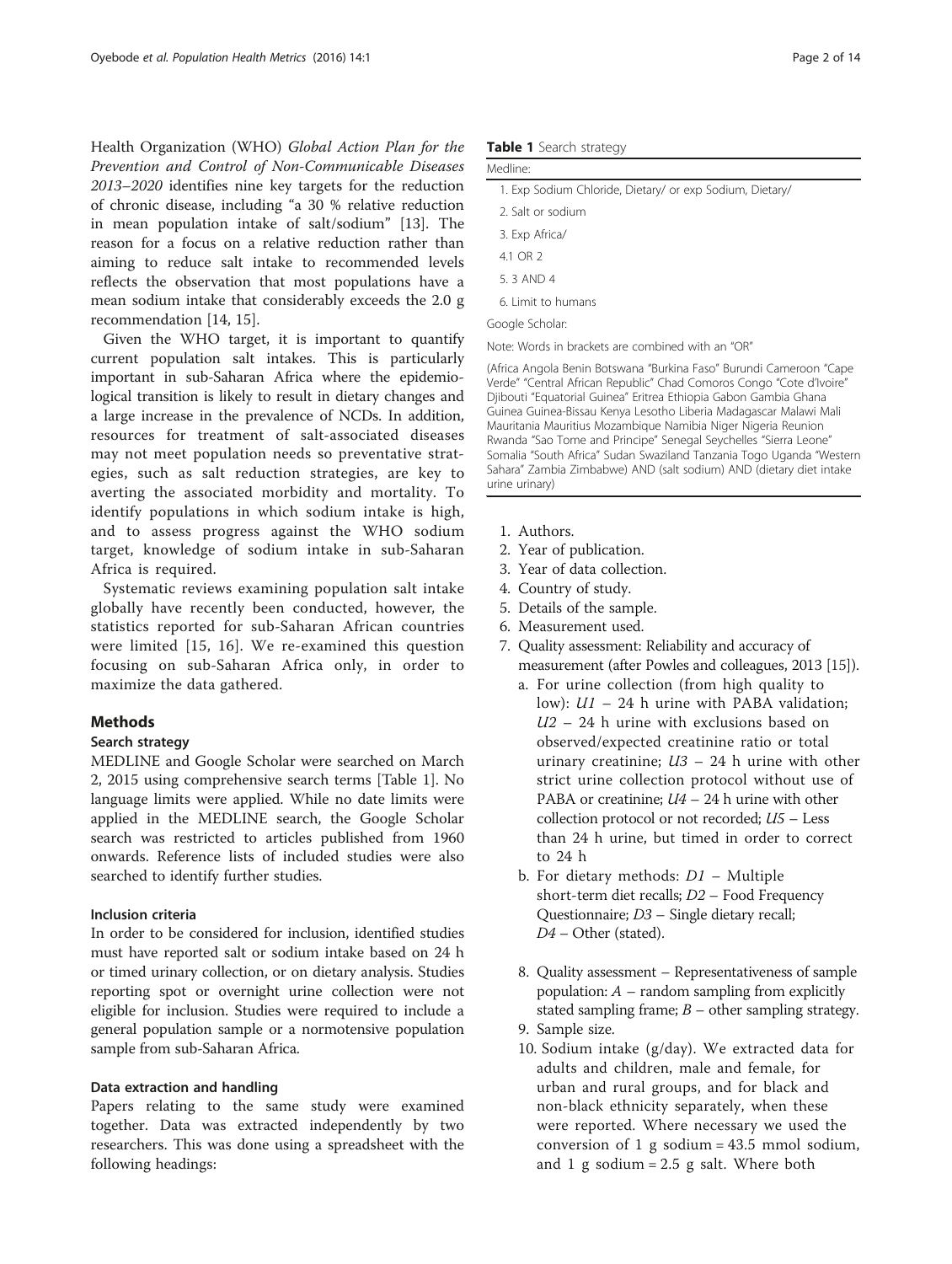<span id="page-3-0"></span>dietary and urinary figures were available we extracted the urinary figures only.

- 11. Standard deviation of the mean sodium intake.
- 12. Standard error of the mean sodium intake.

Where there was any discrepancy arising in the data extraction it was resolved by the two reviewers (OO and SO). In cases in which data were not reported in published papers, corresponding authors were contacted to supply these results.

## Statistical analysis

Random-effects meta-regression was used to explore the role of sex, year of data collection, country's economic

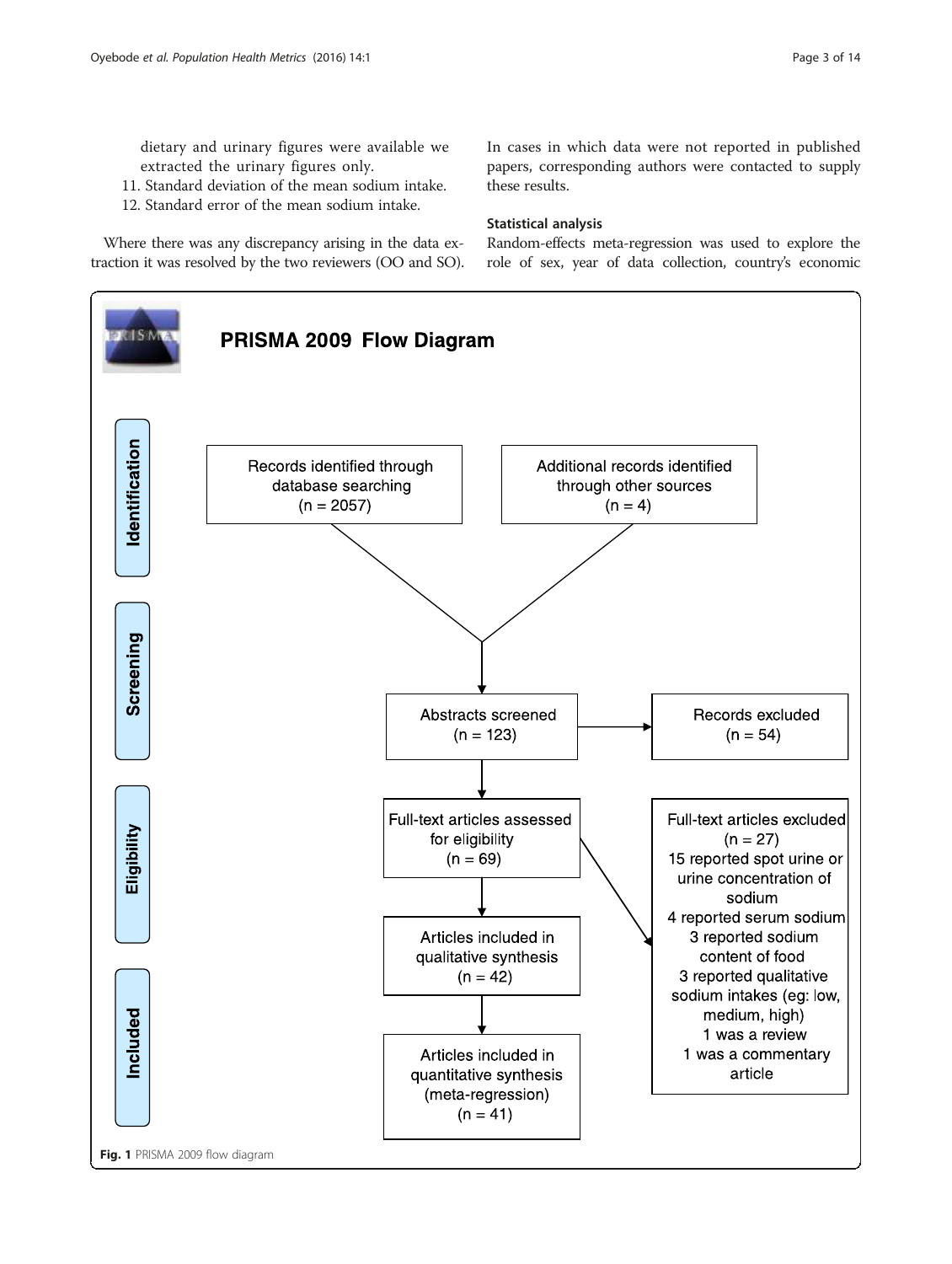<span id="page-4-0"></span>Table 2 Included studies

| <b>IQDIE 4</b> IIILIUUCU 3LUUIC3 |                           |                                                                                                                                                                                                                                                                                                                                                                                                                                                                 |                                                                                                                                                 |                                                       |  |  |
|----------------------------------|---------------------------|-----------------------------------------------------------------------------------------------------------------------------------------------------------------------------------------------------------------------------------------------------------------------------------------------------------------------------------------------------------------------------------------------------------------------------------------------------------------|-------------------------------------------------------------------------------------------------------------------------------------------------|-------------------------------------------------------|--|--|
| Country                          | Period of data collection | Population and Quality of<br>Sample Representativeness                                                                                                                                                                                                                                                                                                                                                                                                          | Method and Quality<br>of Data Collection                                                                                                        | References                                            |  |  |
| Benin                            | January-February 1996     | U3<br>Male school children aged<br>6-12 and their mothers in<br>rural Penessoulou,<br>Atacora. (B).                                                                                                                                                                                                                                                                                                                                                             |                                                                                                                                                 | Melse-Boonstra et al,<br>1998 [19]                    |  |  |
| Botswana                         | October 1967, May 1968    | Male adults recruited<br>from the Kung bushmen<br>in Northwestern<br>Ngamiland. (B).                                                                                                                                                                                                                                                                                                                                                                            | U4<br>Truswell et al, 1972 [20]                                                                                                                 |                                                       |  |  |
| Cameroon                         | 1993-1995                 | Random sample recruited<br>from the civil service in<br>Yaounde (affluent urban)<br>and villages in a district<br>in the same region<br>(rural poor). Men and<br>women aged 25-74. (A).                                                                                                                                                                                                                                                                         | U4                                                                                                                                              | Cooper et al, 1997 [21]                               |  |  |
| Cote d'Ivoire                    | Not reported              | Families chosen by the<br>investigators as<br>representative of the<br>populations recruited<br>from 3 Northern villages<br>(Koro, N'deo and Maranama)<br>and from Abidjan. Children<br>aged 2-12 and adults. (B).                                                                                                                                                                                                                                              | D4 (all food eaten by Hess et al, 1999 [22]<br>the families for 3<br>consecutive days was<br>weighed by<br>investigators). U3<br>(adults only). |                                                       |  |  |
| Ghana                            | February-April 2007       | Random sample selected<br>from a population register<br>recruited from rural<br>Kassena-Nankana<br>District. (A).                                                                                                                                                                                                                                                                                                                                               | D4 (household<br>inventories)                                                                                                                   | Kunutsor and Powles,<br>2009 [23]                     |  |  |
| Ghana                            | June 2001-June 2002       | Random sample selected<br>from census, recruited from<br>12 villages, 6 semi-urban,<br>6 rural in the Ejisu-Juabeng<br>and Kumasi Districts. Adults<br>aged 40-75, 92 % Ashanti<br>tribe, 94 % Twi-speaking. (A).                                                                                                                                                                                                                                               | U4.                                                                                                                                             | Cappuccio et al, 2006 [24];<br>Kerry et al, 2005 [25] |  |  |
| Ghana                            | June 1997-June 1999       | Patients aged 5-12 in the<br>paediatric surgery unit of<br>the Korle-Bu Teaching<br>Hospital, Accra, with<br>surgical conditions that<br>did not affect urine volume<br>(herniae, hydroceles,<br>undescended testes,<br>hypospadias and tumours)<br>and post-operative patients<br>after surgery for acute<br>appendicitis who had fully<br>recovered. All eating a<br>normal diet. Ready for<br>discharge but detained for<br>24 h urine to be collected. (B). | U4                                                                                                                                              | Badoe et al, 2005 [26]                                |  |  |
| Ghana                            | Not reported              | Patients recruited from Korle-Bu<br>Teaching Hospital, Accra,<br>suffering from uncomplicated<br>hernias, nodular goitre, breast<br>tumours and simple tumours<br>eating a full hospital diet.<br>Adults aged 20-69, all<br>ambulant, no evidence of<br>urinary disease. (B).                                                                                                                                                                                   | U4                                                                                                                                              | Badoe and Osafo,<br>1971 [27]                         |  |  |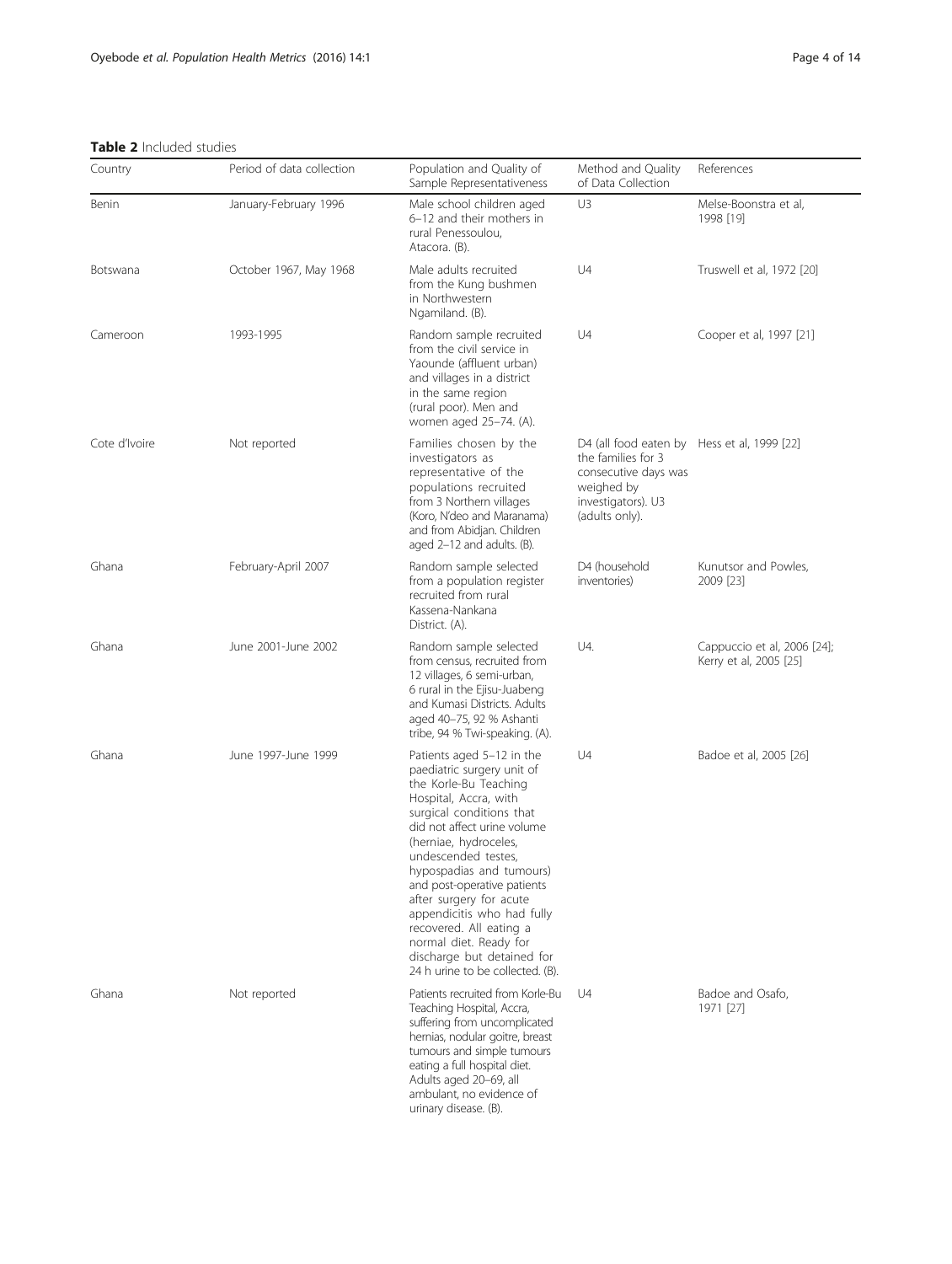## Table 2 Included studies (Continued)

| Kenya   | 1986                         | Random sample drawn from<br>320 households in the rural<br>villages of Rambugu and<br>Ndori, north of Lake Victoria<br>in Western Kenya. Exclusively<br>from the Luo tribe. Pregnant<br>women excluded.<br>(Part of INTERSALT). (A).                                                            | U3      | Carvalho et al, 1989 [28]                                                         |
|---------|------------------------------|-------------------------------------------------------------------------------------------------------------------------------------------------------------------------------------------------------------------------------------------------------------------------------------------------|---------|-----------------------------------------------------------------------------------|
| Kenya   | September 1980-November 1984 | Recruited from two rural<br>populations (the Luo tribe<br>and the Kamba tribe) and<br>migrants from the Luo<br>community to Nairobi<br>(urban migrants). Only spot<br>urine done on Kamba<br>population, therefore not<br>included in this systematic<br>review. (B).                           | U4      | Poulter et al, 1985 [29]                                                          |
| Malawi  | Not reported                 | All inhabitants from the first<br>building estate in Lilongwe<br>(urban, mainly white collar<br>workers) and from the villages<br>of Gunde and Msinje (rural,<br>mainly farmers). Urine requested<br>from men aged 15+ with<br>even subject numbers. (B).                                       | U4      | Simmons et al, 1986 [30]                                                          |
| Nigeria | Not reported                 | Recruited from residential<br>communities in South-western<br>Nigeria. Excluding pregnant<br>women and those on<br>anti-hypertensives. (B).                                                                                                                                                     | U3      | Tayo et al, 2012 [31]                                                             |
| Nigeria | November 2006-January 2007   | All hypertensive patients<br>attending the hypertensive<br>clinic and selected normotensive<br>controls attending the<br>outpatient departments of<br>two specialist hospitals in<br>Akure and Ondo towns. Adults<br>aged 20+. Normotensive<br>controls only considered in<br>this review. (B). | D3. U5. | ljarotimi and Keshinro,<br>2008 [32]                                              |
| Nigeria | Not reported                 | Recruited from two rural<br>communities in Southwest<br>Nigeria Igbo-Ora and Idere.<br>Excluding pregnant or<br>breastfeeding women and<br>people with diabetes, kidney<br>disease or atherosclerosis and<br>BMI over 40. Normotensive<br>men and women.<br>Aged 25–55. (B).                    | U4      | Forrester, 2005 [33]                                                              |
| Nigeria | Not reported                 | Free-living adult volunteers<br>aged 18-48. University staff<br>and/or their dependents of<br>lower to high socio-economic<br>status by Nigerian standards. (B).                                                                                                                                | D1      | Smith, 1988 [34]                                                                  |
| Nigeria | 1993-1995                    | Random sample recruited<br>from the rural village of Idere<br>and 2 sites within Ibadan:<br>Idikan traders and crafters<br>(urban poor) and male<br>pensioners of the Nigerian<br>Railway Corporation (urban<br>salaried). All Oyo Yoruba<br>aged 25-74. (A).                                   | U4      | Kaufman et al, 1999 [35];<br>Cooper et al, 1997 [21];<br>Kaufman et al, 1996 [36] |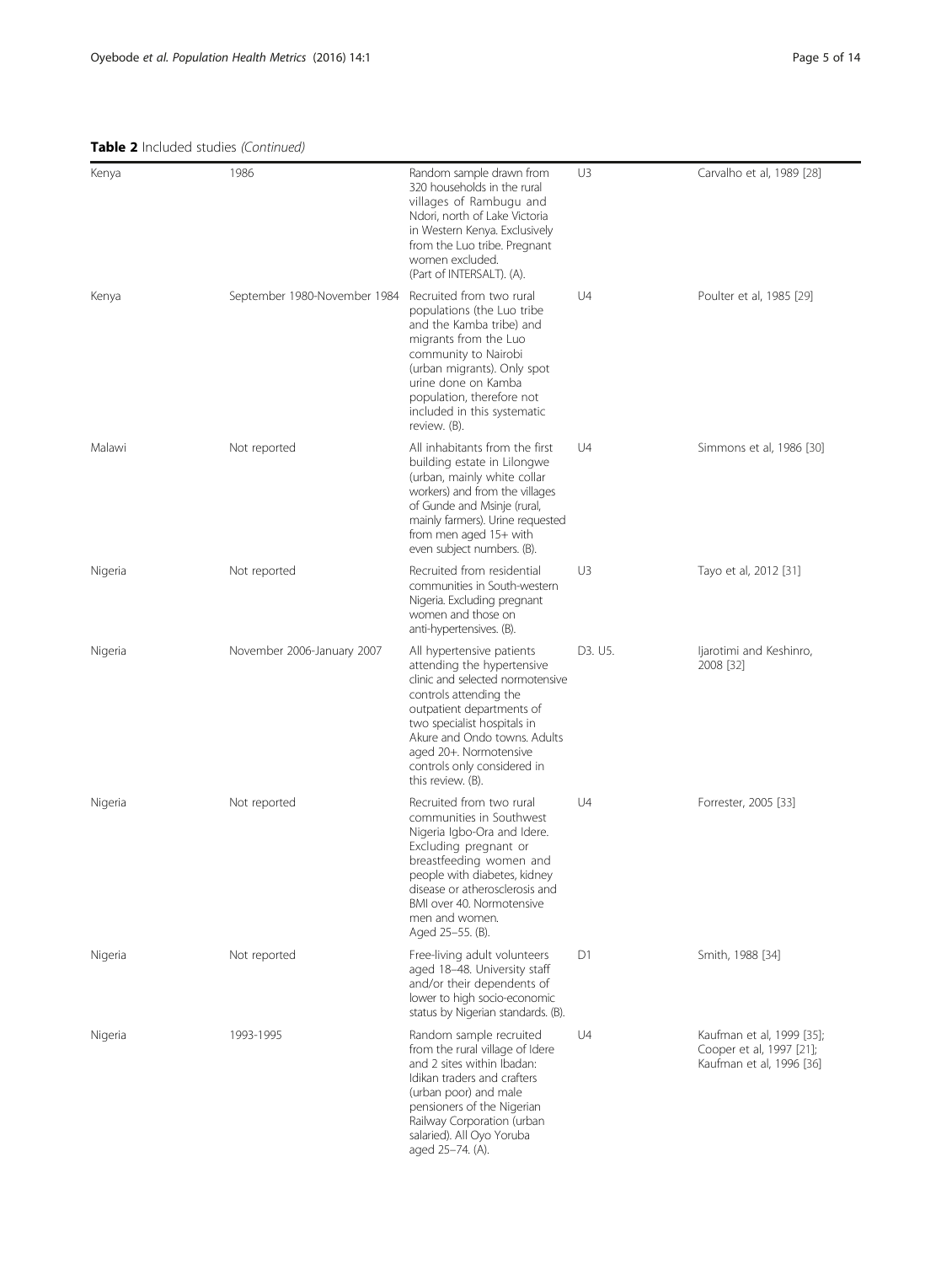Table 2 Included studies (Continued)

| Nigeria      | Summer 1990             | All civil servants in Sokoto,<br>Northern Nigeria excluding<br>pregnant women.<br>Aged 18–66. (B).                                                                                                                                                                                                                                                                                                                                                                                                                                                                                                                                                           | U <sub>5</sub> | Bunker et al, 1996 [37]                                                                                             |
|--------------|-------------------------|--------------------------------------------------------------------------------------------------------------------------------------------------------------------------------------------------------------------------------------------------------------------------------------------------------------------------------------------------------------------------------------------------------------------------------------------------------------------------------------------------------------------------------------------------------------------------------------------------------------------------------------------------------------|----------------|---------------------------------------------------------------------------------------------------------------------|
| Nigeria      | Not reported            | Random sample from two<br>secondary day schools and<br>one primary day school in<br>Calabar (urban) and one<br>co-educational secondary<br>day school and one primary<br>day school in Akpabuyo<br>(rural). Boys and girls<br>aged 12-14. (A).                                                                                                                                                                                                                                                                                                                                                                                                               | U3             | Ekpo et al, 1990 [38]                                                                                               |
| South Africa | Not reported            | Random sample selected<br>from housing map, recruited<br>from rural communities of<br>Empangeni, KwaZulu-Natal.<br>Adults 19+ excluding pregnant<br>or breast feeding women. (A).                                                                                                                                                                                                                                                                                                                                                                                                                                                                            | D <sub>3</sub> | Kolahdooz et al, 2013 [39]                                                                                          |
| South Africa | 2002-2006               | Random sample selected<br>from recent census, recruited<br>from metropolitan areas of<br>Johannesburg. Adults<br>aged 17+ of black<br>African descent. (A).                                                                                                                                                                                                                                                                                                                                                                                                                                                                                                  | U <sub>2</sub> | Maseko et al, 2006 [40];<br>Millen et al, 2013 [41];<br>Redelinghuys et al,<br>2010 [42]                            |
| South Africa | 2002                    | Convenience sample recruited<br>from staff of the Cape Town<br>City Council offices. Including<br>hypertensive and normotensive<br>adults aged 20-65 years old<br>from three ethnic groups<br>(black, white, mixed).<br>Normotensive population<br>only considered in this<br>review. (B).                                                                                                                                                                                                                                                                                                                                                                   | D1. U1.        | Charlton et al, 2013 [43];<br>Charlton et al, 2008 [44];<br>Charlton et al, 2005 [45];<br>Charlton et al, 2005 [46] |
| South Africa | March 1981-October 1982 | Adult patients with hypertension U5<br>and normotensive controls<br>recruited from two light<br>industrial firms (urban Zulus<br>and urban Indians), from the<br>Lamontville township and<br>the outpatient department<br>of King Edward VIII hospital<br>(urban Zulus), from a satellite<br>clinic of KEVIII hospital (urban<br>Indians) from Bethesda hospital<br>in Ubombo, Benedictine<br>hospital in Nongoma and others<br>from the same communities<br>(rural Zulus). Patients with<br>complications of hypertension<br>or major concomitant illness<br>were excluded from the study.<br>Normotensive controls only<br>considered in this review. (B). |                | Hoosen et al, 1985 [47]                                                                                             |
| South Africa | Not reported            | Healthy male volunteers<br>resident in Johannesburg.<br>Aged 20-30 years. (B).                                                                                                                                                                                                                                                                                                                                                                                                                                                                                                                                                                               | U <sub>2</sub> | Barlow et al, 1985 [48]                                                                                             |
| South Africa | 1980                    | Random sample selected<br>from male employees of a<br>wire-rope manufacturing<br>company near Johannesburg.<br>Aged 30-50 years. (A).                                                                                                                                                                                                                                                                                                                                                                                                                                                                                                                        | U <sub>2</sub> | Barlow et al, 1982 [49]                                                                                             |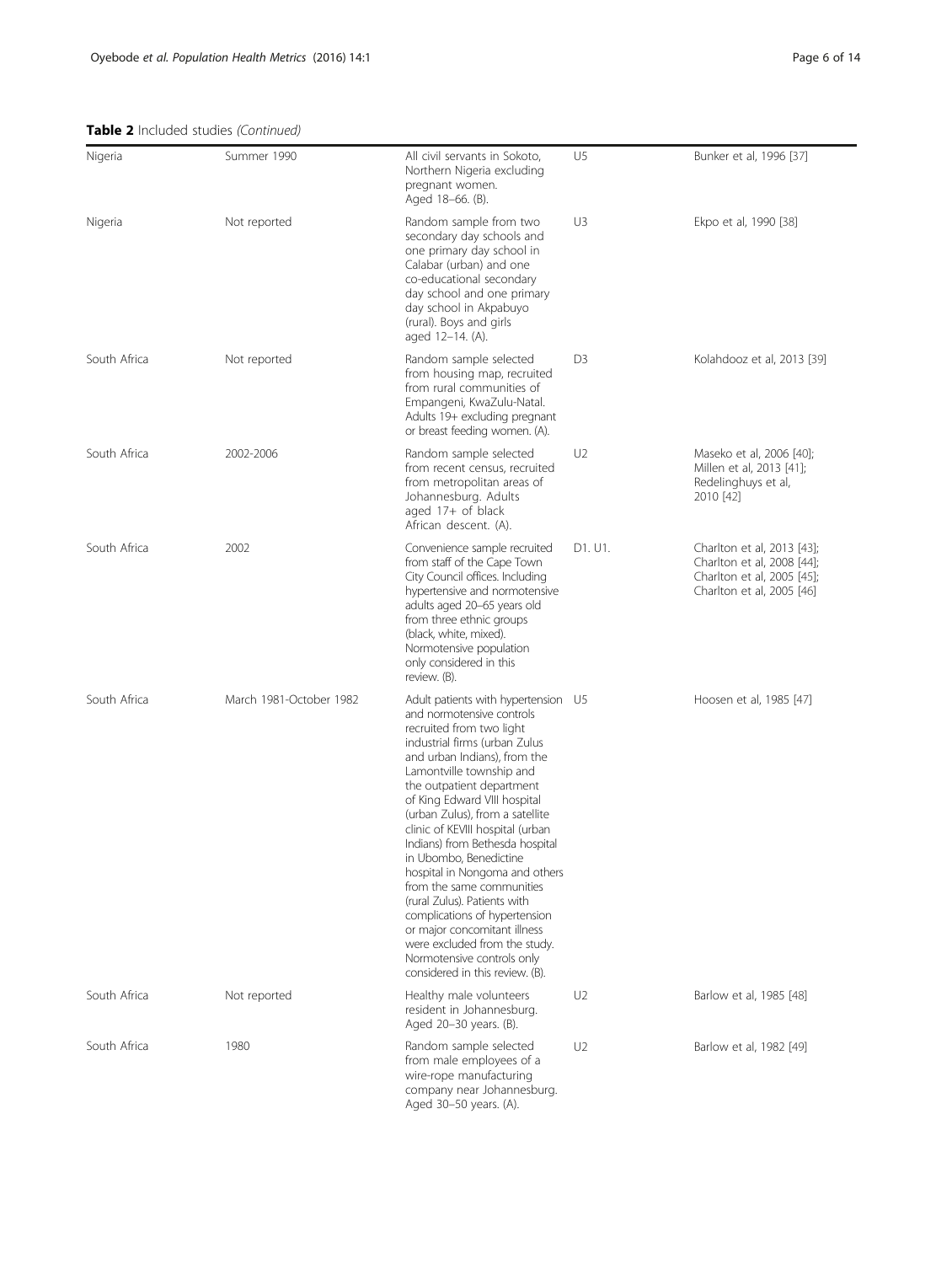Table 2 Included studies (Continued)

| South Africa        | Not reported                                   | Normotensive factory workers<br>and hospital staff and<br>hypertensive patients.<br>Normotensive population<br>only included in this<br>analysis. (B).                                                                                                                                                                        | U3                                                        | Cohen et al, 1982 [50]                                                          |
|---------------------|------------------------------------------------|-------------------------------------------------------------------------------------------------------------------------------------------------------------------------------------------------------------------------------------------------------------------------------------------------------------------------------|-----------------------------------------------------------|---------------------------------------------------------------------------------|
| South Africa        | August-September 1978                          | Urban, apparently healthy,<br>informed volunteers from<br>domestic and clinical staff<br>of the Groote Schuur Hospital,<br>Cape Town and rural Xhosa<br>volunteers from villages<br>surrounding St Lucy's Mission<br>Hospital in the Transkei.<br>Excluding those taking any<br>drug (including oral<br>contraceptives). (B). | D4 ("a full<br>dietary history")                          | Sever et al, 1980 [51]                                                          |
| Tanzania            | Not reported                                   | 13-21 year old Bantu-speaking<br>boys/young men from a<br>secondary boarding school<br>in Mafinga, Iringa District. (B).                                                                                                                                                                                                      | D4 (analysis of<br>weekly menu)                           | Rebacz-Maron et al,<br>2013 [52]                                                |
| Tanzania            | Not reported                                   | 20-50 year old healthy men<br>living in Mwanza (urban). (B).                                                                                                                                                                                                                                                                  | U2                                                        | Hamada et al, 2010 [53]                                                         |
| Tanzania            | 1998                                           | Random sampling from<br>administrative lists recruited<br>from urban (Dar es Salaam),<br>rural (Handeni) and<br>semi-nomadic (Monduli)<br>communities. Adults aged<br>$47-57.$ (A).                                                                                                                                           | U <sub>2</sub>                                            | Njelekela, 2001 [54]                                                            |
| Tanzania            | 1987                                           | Random sample recruited<br>from Dar es Salaam (urban),<br>Handeni (rural) and Moduli<br>(nomadic-rural). Aged<br>$30-54.$ (A).                                                                                                                                                                                                | U4                                                        | Mtabaji et al, 1990 [55]                                                        |
| Tanzania and Uganda | Not reported                                   | General population cohorts<br>from Lugarawa district in<br>Tanzania and Lugbara in<br>Uganda. (B).                                                                                                                                                                                                                            | D4 (detailed<br>questionnaire<br>about dietary<br>habits) | Pavan et al, 1997 [56]                                                          |
| of the Congo        | The Democratic Republic December 1983-May 1984 | 10 % random sample of a<br>quarter of Kinshasa. Aged<br>10+. Subjects on<br>anti-hypertensives were<br>excluded. (A).                                                                                                                                                                                                         | U <sub>2</sub>                                            | M'Buyamba-Kabangu<br>et al, 1986 [57];<br>M'Buyamba-Kabangy<br>et al, 1986 [58] |
| Zimbabwe            | Not reported                                   | Male school children in rural<br>Zimbabwe. (B).                                                                                                                                                                                                                                                                               | U4                                                        | Matthews and Pegge, 1997 [59]                                                   |
| Zimbabwe            | Not reported                                   | Volunteer first year medical<br>students. Male and female,<br>average age 20 years. (B).                                                                                                                                                                                                                                      | U <sub>2</sub>                                            | Mufunda et al, 1992 [60]                                                        |

development, location (urban or rural), and method of measurement (urinary or dietary) as sources of heterogeneity for the estimated salt intakes of adults. For these analyses we treated semi-urban and seminomadic populations as rural. Country was used to determine the level of economic development of the study setting based on World Bank definitions at the time of writing this paper [\[17\]](#page-13-0).

Where year of data collection was not recorded, we assumed three years prior to publication, and where a

period covering more than one year was recorded, we used the midpoint for the meta-regression analysis.

Where a standard error of the mean was not reported this was calculated using the standard deviation and number of study participants. In some studies either sample number or standard deviation were missing. If sample number was missing but could be approximated from data included in the paper, this was done. In cases where the range was reported, the standard error of the mean was estimated using the range rule [\[18](#page-13-0)].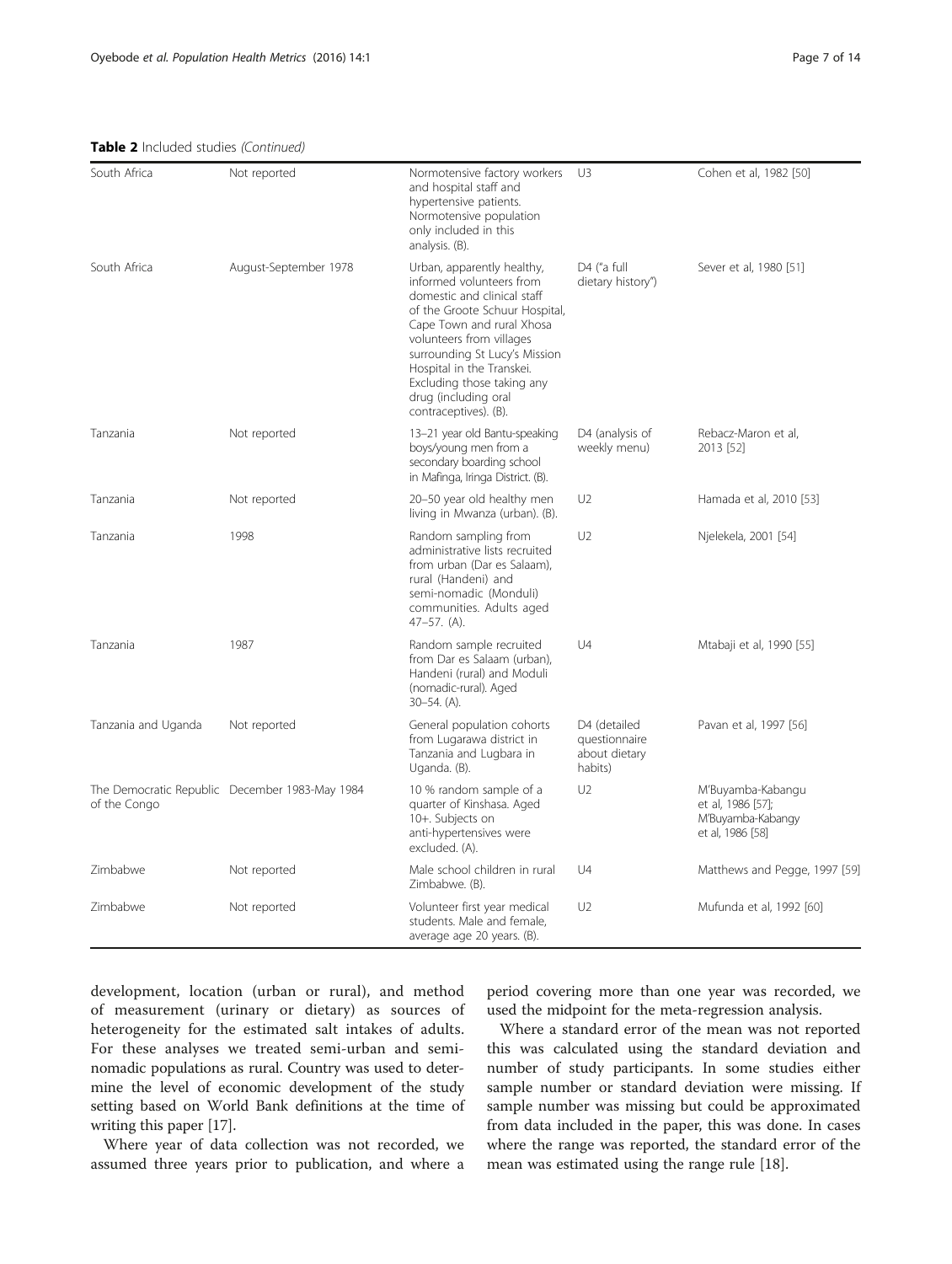# <span id="page-8-0"></span>Table 3 Sodium intake (g) in adults

|                                                                                                               |                      | Men          |       |      | Women |       |                          | Both |      |      |
|---------------------------------------------------------------------------------------------------------------|----------------------|--------------|-------|------|-------|-------|--------------------------|------|------|------|
| Study                                                                                                         | Population           | $\mathsf{n}$ | Mean  | S.D. | n     | Mean  | S.D.                     | n    | Mean | S.D. |
| Benin                                                                                                         |                      |              |       |      |       |       |                          |      |      |      |
| Melse-Boonstra et al, 1998 [19]                                                                               | Rural                |              |       |      | 13    | 3.29  | 1.10                     |      |      |      |
| Botswana                                                                                                      |                      |              |       |      |       |       |                          |      |      |      |
| Truswell et al, 1972 [20]                                                                                     | Rural (1967)         | 6            | 0.71  | N/S  |       |       |                          |      |      |      |
| Truswell et al, 1972 [20]                                                                                     | Rural (1968)         | 4            | 0.67  | N/S  |       |       |                          |      |      |      |
| Cameroon                                                                                                      |                      |              |       |      |       |       |                          |      |      |      |
| Cooper et al, 1997 [21]                                                                                       | Rural                |              |       |      |       |       |                          | N/S  | 2.03 | 1.10 |
| Cooper et al, 1997 [21]                                                                                       | Urban                |              |       |      |       |       |                          | N/S  | 1.25 | 0.69 |
| Cote d'Ivoire                                                                                                 |                      |              |       |      |       |       |                          |      |      |      |
| Hess et al, 1999 [22]                                                                                         | Rural                |              |       |      |       |       |                          | 51   | 2.90 | 1.90 |
| Hess et al, 1999 [22]                                                                                         | Urban                |              |       |      |       |       |                          | 52   | 3.00 | 1.30 |
| Ghana                                                                                                         |                      |              |       |      |       |       |                          |      |      |      |
| Kunutsor and Powles, 2009 [23]                                                                                | Rural                |              |       |      |       |       |                          | 78   | 5.20 | N/S  |
| Cappuccio et al, 2006 [24]; Kerry et al, 2005 [25]                                                            | Rural                |              |       |      |       |       |                          | 481  | 2.28 | 1.03 |
| Cappuccio et al, 2006 [24]; Kerry et al, 2005 [25]                                                            | Semi-Urban           |              |       |      |       |       |                          | 532  | 2.37 | 1.03 |
| Badoe and Osafo, 1971 [27]                                                                                    | Urban                |              |       |      |       |       |                          | 131  | 2.62 | N/S  |
| Kenya                                                                                                         |                      |              |       |      |       |       |                          |      |      |      |
| Carvalho et al, 1989 [28]                                                                                     | Rural                | 90           | 1.39  | 0.84 | 86    | 1.23  | 0.65                     |      |      |      |
| Poulter et al, 1985 [29]                                                                                      | Rural Luo            | 126          | 0.71  | 0.30 | 78    | 0.80  | 0.53                     |      |      |      |
| Poulter et al, 1985 [29]                                                                                      | Migrant Luo          | 78           | 1.15  | 0.55 | 61    | 1.08  | 0.51                     |      |      |      |
| Malawi                                                                                                        |                      |              |       |      |       |       |                          |      |      |      |
| Simmons et al, 1986 [30]                                                                                      | Urban                |              |       |      |       |       |                          | 123  | 1.65 | 0.98 |
| Simmons et al, 1986 [30]                                                                                      | Rural                |              |       |      |       |       |                          | 78   | 0.86 | 0.71 |
| Nigeria                                                                                                       |                      |              |       |      |       |       |                          |      |      |      |
| Tayo et al, 2012 [31]                                                                                         |                      |              |       |      |       |       |                          | 804  | 2.85 | 1.26 |
| ljarotimi and Keshinro, 2008 [32]                                                                             |                      | 203          | 10.23 | 3.42 | 249   | 10.34 | 2.37                     |      |      |      |
| Forrester et al, 2005 [33]                                                                                    | Rural                |              |       |      |       |       |                          | 58   | 2.14 | 1.21 |
| Kaufman et al, 1999 [35]; Cooper et al, 1997 [21];<br>Kaufman et al, 1996 [36]                                | Rural farmers (45+)  | 53           | 2.55  | 1.30 |       |       |                          |      |      |      |
| Kaufman et al, 1999 [35]; Cooper et al, 1997 [21];<br>Kaufman et al, 1996 [36]                                | Urban Poor $(45+)$   | 73           | 2.54  | 1.16 |       |       |                          |      |      |      |
| Kaufman et al, 1999 [35]; Cooper et al, 1997 [21];<br>Kaufman et al, 1996 [36]                                | Urban Salaried (45+) | 18           | 2.72  | 1.34 |       |       |                          |      |      |      |
| Kaufman et al, 1999 [35]; Cooper et al, 1997 [21];<br>Kaufman et al, 1996 [36]                                | Combined (45+)       | 144          | 2.57  | 1.23 | 178   | 2.50  | 1.38                     | 322  | 2.53 | 1.31 |
| Kaufman et al, 1999 [35]; Cooper et al, 1997 [21];<br>Kaufman et al, 1996 [36]                                | Combined (25-74)     |              |       |      |       |       | $\overline{a}$           | N/S  | 2.79 | 1.75 |
| Bunker et al, 1996 [37]                                                                                       | Urban                | 378          | 2.63  | 1.82 | 59    | 2.21  | 1.50                     |      |      |      |
| Smith, 1988 [34]                                                                                              | Urban                | 7            | 4.01  | 0.49 | 9     | 4.30  | 0.89                     | 16   | 4.18 | 0.53 |
| South Africa                                                                                                  |                      |              |       |      |       |       |                          |      |      |      |
| Kolahdooz et al, 2013 [39]                                                                                    | Rural                | 51           | 2.08  | 1.41 | 84    | 2.20  | 0.80                     |      |      |      |
| Maseko et al, 2006 [40]; Millen et al, 2013 [41];<br>Redelinghuys et al, 2010 [42]                            | Urban                |              |       |      |       |       | $\overline{\phantom{a}}$ | 635  | 2.42 | 1.68 |
| Charlton et al, 2013 [43]; Charlton et al, 2008 [44];<br>Charlton et al, 2005 [45]; Charlton et al, 2005 [46] | Urban White          |              |       |      |       |       |                          | 103  | 3.79 | 2.09 |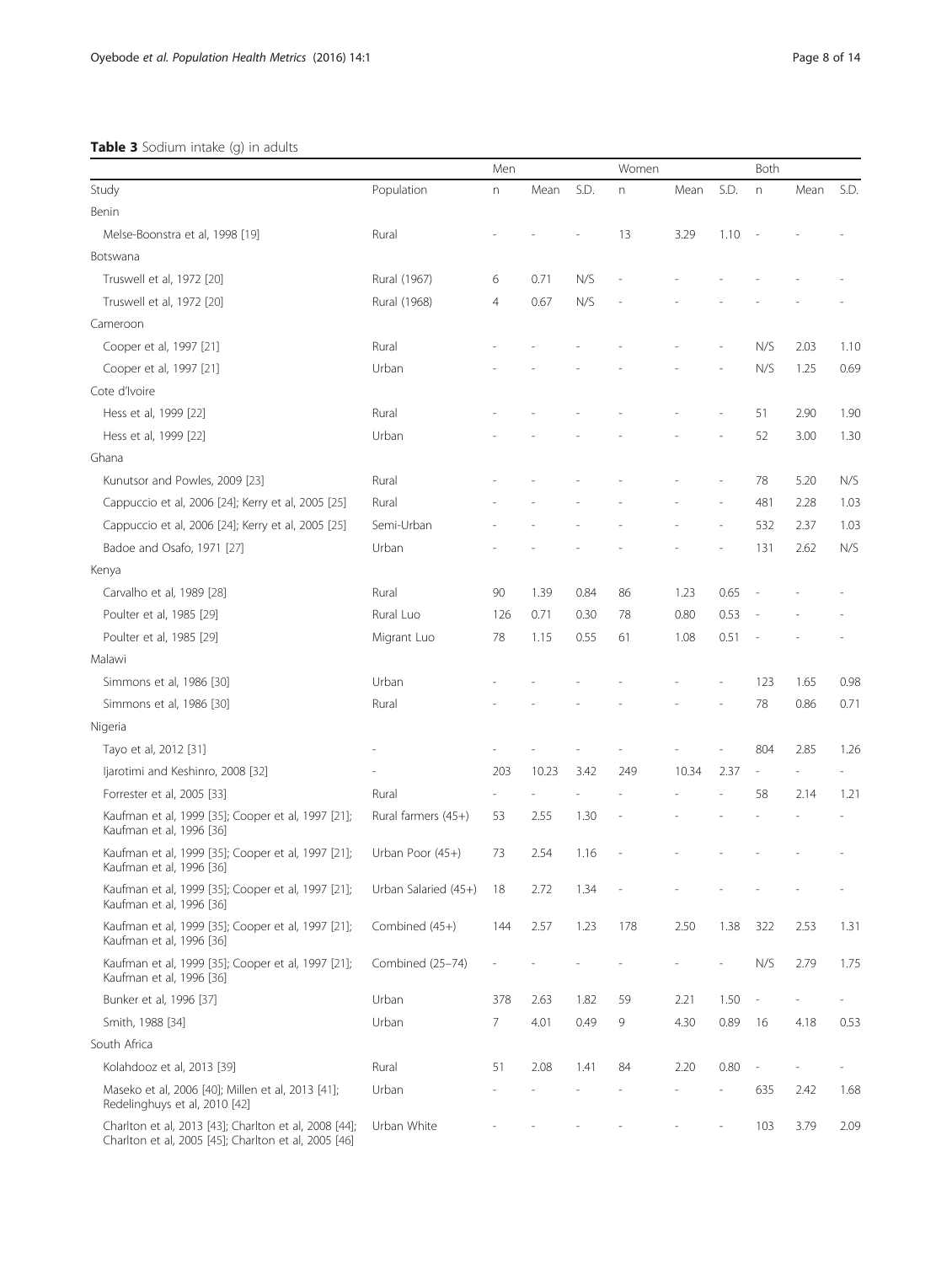Table 3 Sodium intake (q) in adults (Continued)

| Charlton et al, 2013 [43]; Charlton et al, 2008 [44];<br>Charlton et al, 2005 [45]; Charlton et al, 2005 [46] | Urban Mixed   |     |      |       |                          |      |      | 112 | 3.39 | 1.69 |
|---------------------------------------------------------------------------------------------------------------|---------------|-----|------|-------|--------------------------|------|------|-----|------|------|
| Charlton et al, 2013 [43]; Charlton et al, 2008 [44];<br>Charlton et al, 2005 [45]; Charlton et al, 2005 [46] | Urban Black   |     |      |       |                          |      |      | 110 | 3.11 | 1.15 |
| Barlow et al, 1985 [48]                                                                                       | Urban White   | 11  | 3.83 | 1.21  |                          |      |      |     |      |      |
| Barlow et al, 1985 [48]                                                                                       | Urban Black   | 10  | 3.23 | 0.96  |                          |      |      |     |      |      |
| Hoosen et al, 1985 [47]                                                                                       | Urban Zulus   |     |      |       |                          |      |      | N/S | 4.41 | N/S  |
| Hoosen et al, 1985 [47]                                                                                       | Rural Zulus   |     |      |       |                          |      |      | N/S | 4.19 | N/S  |
| Hoosen et al, 1985 [47]                                                                                       | Urban Indians |     |      |       |                          |      |      | N/S | 2.76 | N/S  |
| Cohen et al, 1982 [50]                                                                                        | Urban White   |     |      |       |                          |      |      | 17  | 3.84 | 1.70 |
| Cohen et al, 1982 [50]                                                                                        | Urban Black   |     |      |       |                          |      |      | 19  | 3.10 | 1.22 |
| Barlow et al, 1982 [49]                                                                                       | Urban White   | 34  | 3.83 | 1.44  |                          |      |      |     |      |      |
| Barlow et al, 1982 [49]                                                                                       | Urban Black   | 71  | 2.91 | 1.27  |                          |      |      |     |      |      |
| Sever et al, 1980 [51]                                                                                        | Urban         | N/S | 5.52 | 1.31  | N/S                      | 5.52 | 1.72 | 15  | 5.52 | 1.52 |
| Sever et al, 1980 [51]                                                                                        | Rural         | N/S | 3.95 | 0.74  | N/S                      | 3.63 | 1.84 | 15  | 3.72 | 1.59 |
| Tanzania                                                                                                      |               |     |      |       |                          |      |      |     |      |      |
| Hamada et al, 2010 [53]                                                                                       | Urban         | 74  | 2.38 | 1.17  | $\overline{\phantom{a}}$ |      |      |     |      |      |
| Njelekela, 2001 [54]                                                                                          | Urban         | 81  | 5.20 | 24.80 | 79                       | 4.90 | 2.70 |     |      |      |
| Njelekela, 2001 [54]                                                                                          | Rural         | 93  | 3.10 | 1.80  | 91                       | 3.00 | 1.80 |     |      |      |
| Njelekela, 2001 [54]                                                                                          | Semi-Nomadic  | 41  | 3.60 | 3.00  | 61                       | 3.70 | 2.30 |     |      |      |
| Mtabaji et al, 1990 [55]                                                                                      | Urban         | 103 | 5.60 | 3.40  | 87                       | 5.40 | 4.80 |     |      |      |
| Mtabaji et al, 1990 [55]                                                                                      | Rural         | 88  | 4.90 | 2.70  | 96                       | 4.20 | 2.40 |     |      |      |
| Mtabaji et al, 1990 [55]                                                                                      | Semi-Nomadic  | 58  | 2.50 | 2.30  | 64                       | 2.90 | 2.00 |     |      |      |
| Tanzania and Uganda                                                                                           |               |     |      |       |                          |      |      |     |      |      |
| Pavan et al, 1997 [56]                                                                                        | Rural         |     |      |       |                          |      |      | 370 | 1.6  |      |
| The Democratic Republic of the Congo                                                                          |               |     |      |       |                          |      |      |     |      |      |
| M'Buyamba-Kabangu et al, 1986 [57];<br>M'Buyamba-Kabangy et al, 1986 [58]                                     | Urban         | 144 | 2.02 | N/S   | 169                      | 1.98 | N/S  | 313 | 2.00 | 1.17 |
| Zimbabwe                                                                                                      |               |     |      |       |                          |      |      |     |      |      |
| Mufunda et al, 1992 [60]                                                                                      | Urban         |     |      |       |                          |      |      | 55  | 4.60 | 1.53 |

Sensitivity analyses included excluding studies with the lowest quality measurement and excluding non-black populations (populations in sub-Saharan Africa but not of sub-Saharan African descent). The metareg package in Stata 13 was used for all analyses.

## Results

Our search of MEDLINE found 1,057 titles. These were screened and 116 abstracts were retrieved after excluding irrelevant papers. After reading the abstracts, 54 papers were excluded, leaving 62 papers that were retrieved in full. Of these, 37 were found to be relevant. Searching Google Scholar returned 75,700 results. These were ordered by relevance and the first 1,000 titles were reviewed. Three additional papers were retrieved after reviewing these titles. Of these, two were excluded, leaving one paper that included additional reporting of a study previously identified in the MEDLINE search. An

additional four papers were found through reference searches. This gave a total of 42 included papers reporting on 34 individual studies [\[19](#page-13-0)–[60\]](#page-14-0). Figure [1](#page-3-0) is a PRISMA flow chart giving details of the search. Table [2](#page-4-0) gives details of included studies.

The 34 studies were carried out in 13 countries and published between 1972 and 2013. Dates of data collection were not reported in all studies, but the earliest reported data collection was in 1967 and the most recent was in 2007. Twenty-seven studies examined adults only, four studies examined children only, and three included both adults and children.

Table [3](#page-8-0) and Fig. [2](#page-10-0) shows sodium intake in adults reported from 30 studies. By extracting data for male and female, for urban and rural groups, and for black and non-black ethnicity separately (when these were reported), this gave 67 population estimates in total. Thirteen of 67 (19.4 %) populations studied had reported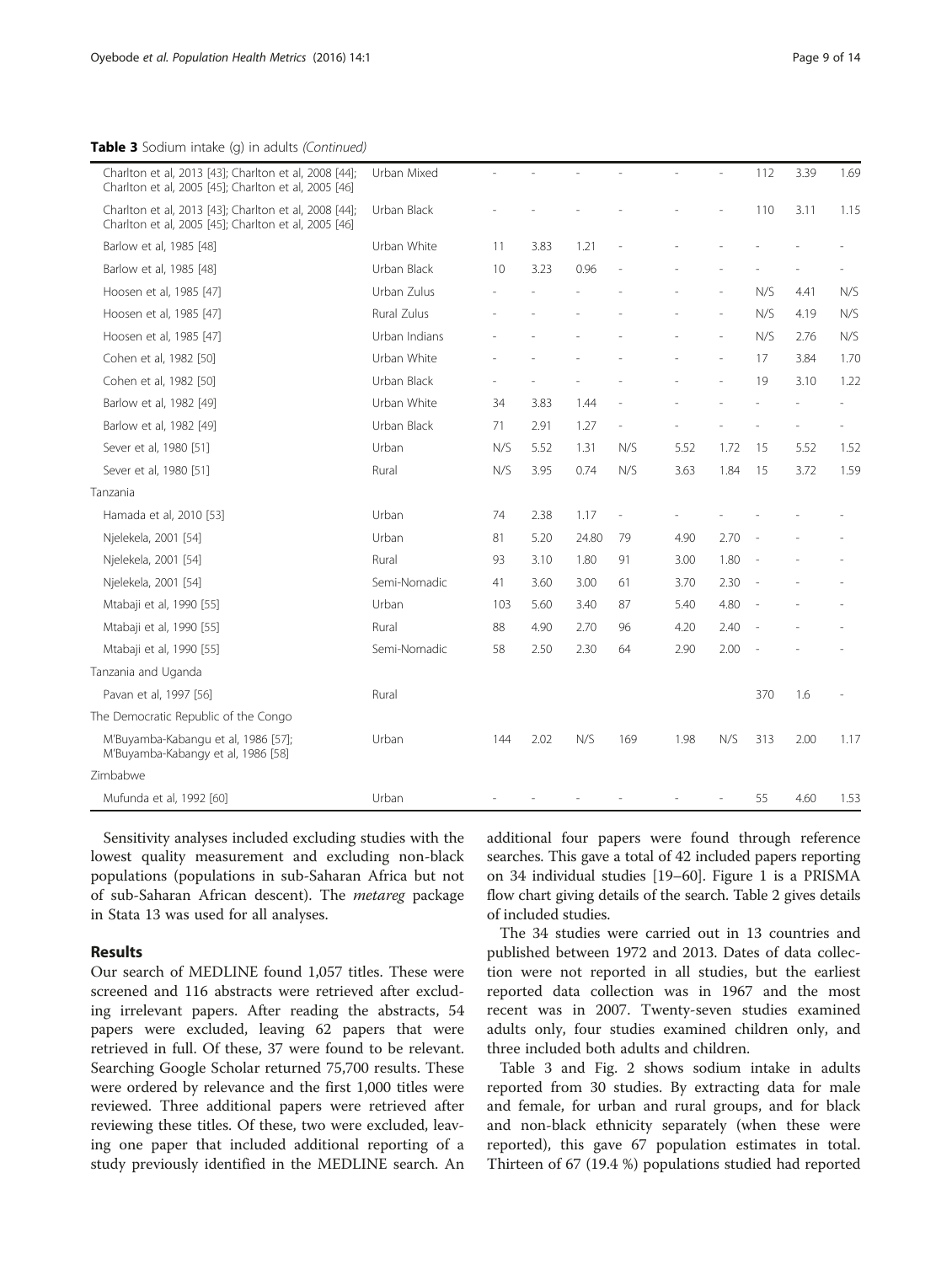<span id="page-10-0"></span>

sodium intakes below the WHO recommendation. The two lowest sodium intakes were both found in rural Botswana in the 1960s. Of the others, six were found in Kenya in rural populations and recent migrants, and two from an urban and a rural population from Malawi, studied in the 1980s. The remaining three included one female urban population from the Democratic Republic of the Congo, studied in the 1980s; one urban population from the Cameroon; and one rural population from Tanzania and Uganda, studied in the 1990s.

The highest sodium intake was recorded in a Nigerian population in 2006 at over 10 g of sodium per day. It is likely, however, that these outliers are unreliable, as 24 h urine samples were not collected. Instead timed urines were used to calculate possible excretion of a 24 h time frame. Other high sodium intakes (over 5 g/day) were reported in populations in Tanzania, South Africa, and Ghana.

In studies that included estimates for both a rural and an urban population, the urban population estimates were higher in almost every case (Cameroonian estimates in Cooper and colleagues, 1997 [[21\]](#page-13-0) were one exception). In studies that included estimates for both male and female populations there were ten in which men consumed more salt than women, six in which women consumed more than men, and one in which their consumption was equal.

Two studies (Kunutsor and Powles, 2009 [\[23\]](#page-13-0); Pavan and colleagues, 1997 [\[56](#page-13-0)]) were excluded from the metaregression as they did not report a standard error of mean or enough data to estimate it. Exploring five potential sources of heterogeneity separately suggested there was an association between year of data collection and salt intake; and between location (urban or rural) and salt intake at the 10 % level, with higher salt intakes in more recent studies and higher salt intakes in urban populations than in rural ones (Table 4).

Multivariate meta-regression showed a significant association between location and salt intake, with

Table 4 Meta-regression entering single covariates

| Covariate                                        | Coefficient |                  |       |  |  |  |  |  |  |
|--------------------------------------------------|-------------|------------------|-------|--|--|--|--|--|--|
| Year of data collection                          | 0.039       | $-0.003 - 0.081$ | 0.071 |  |  |  |  |  |  |
| Method of data collection (Urinary as reference) | 0.801       | $-0.580 - 2.181$ | 0.251 |  |  |  |  |  |  |
| Sex (% men)                                      | $-0.103$    | $-0.659 - 0.453$ | 0.713 |  |  |  |  |  |  |
| Economic development $(1 = L, 2 = LM, 3 = UM)$   | 0.212       | $-0.325 - 0.749$ | 0.433 |  |  |  |  |  |  |
| Location (Rural as reference)                    | 0.790       | $0.142 - 1.438$  | 0.018 |  |  |  |  |  |  |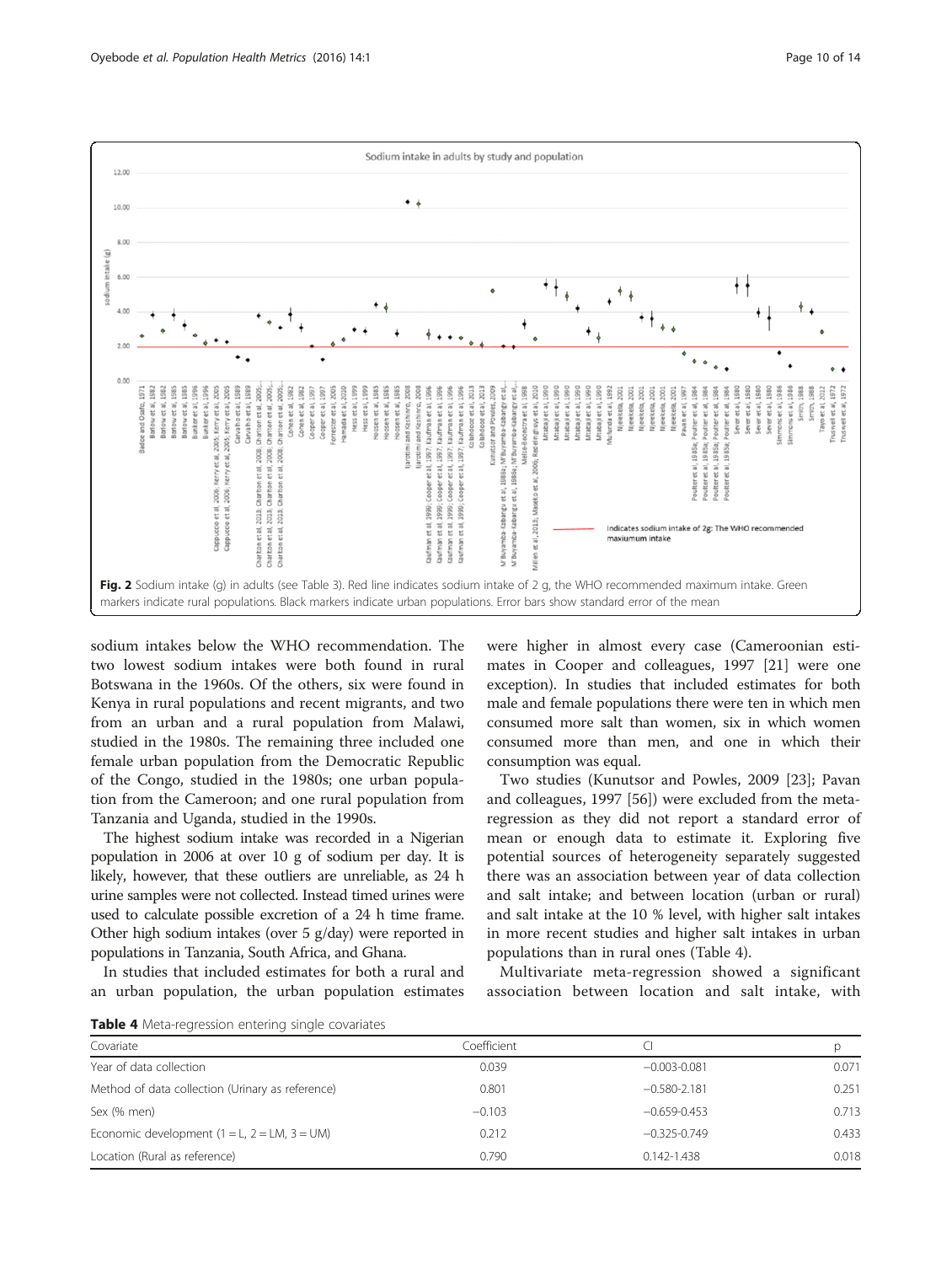Table 5 Meta-regression entering all covariates β coefficient (95 % confidence interval)

| Covariate                                        | Model 1                       | Model 2 (Excluding $Q = U5$ ) | Model 3 (Excluding non-black)  |
|--------------------------------------------------|-------------------------------|-------------------------------|--------------------------------|
| Year of data collection                          | $0.012$ (-0.020-0.044)        | $0.015(-0.018-0.047)$         | $0.012$ (-0.023-0.048)         |
| Method of data collection (Urinary as reference) | 1.136 (0.066-2.206) *         | 1.288 (0.211-2.365)*          | 1.275 (0.126-2.422)*           |
| Sex (% men)                                      | $-0.061$ (-0.467-0.345)       | $-0.044$ (-0.466-0.379)       | $-0.064$ (-0.497-0.368)        |
| Economic development $(1 = L, 2 = LM, 3 = UM)$   | $-0.034$ ( $-0.446 - 0.378$ ) | $-0.159$ (-0.599-0.281)       | $-0.124$ ( $-0.611$ $-0.362$ ) |
| Location (Rural as reference)                    | $0.874$ (0.215-1.534)*        | 1.010 (0.326-1.694)*          | $0.814$ (0.105-1.523)*         |
|                                                  |                               |                               |                                |

\*significant at  $p < 0.05$ 

urban populations consuming higher levels of salt than rural populations; and between measurement used and salt intake, with dietary studies finding higher consumption of salt than urinary studies. These associations were robust in sensitivity analyses (Table 5).

Table 6 shows sodium intake in children. Urban child populations in Ghana, Nigeria, and the Democratic Republic of Congo were consuming more than the adult recommended intake of salt, as was a population of rural children in Benin. The highest recorded sodium intake was in Nigerian girls aged 12–14 who consumed 3.85 g per day. The lowest sodium intake was found in a male rural population from Zimbabwe who consumed just 0.92 g per day. In each of the three populations for which girls' and boys' sodium intake was reported separately, girls had a higher sodium intake than boys.

#### Conclusions

Through extensive systematic searching focusing on sub-Saharan Africa and with no date restrictions, we found 42 papers reporting sodium intakes in sub-Saharan African populations, including seven that examined children. The previous systematic reviews in global populations mentioned in the introduction (Brown and colleagues, 2009 [[16](#page-13-0)]; and Powles and colleagues, 2013 [\[15](#page-13-0)]) examined papers published between 1988-2008 and 1980-2011, and identified five and 11 papers reporting sodium intakes in sub-Saharan African populations, respectively. Brown and colleagues [[16\]](#page-13-0) did not find any estimates for African children, while Powles and colleagues [[15](#page-13-0)] did not include children in their systematic review.

We have found that sodium intake in many adult populations in sub-Saharan Africa is above the 2 g intake recommended as an upper limit by the WHO, and also above this limit in some populations of children. Indeed, there have been no estimates of sodium intake for adult populations that fell below this 2 g limit reported since the 1990s. Through meta-regression analyses and by doing a within-study comparison, we have found that sodium intake is likely to be higher in urban than in rural populations. This is an important finding because of the trend for urbanization in sub-Saharan Africa, which will put increasing numbers at risk of hypertension and its sequelae, if this association is robust.

Meta-regression also suggested that dietary methods for assessing sodium intake might give higher estimates of sodium consumption than urinary methods in sub-Saharan African settings. Estimates of sodium intake based on dietary and urinary methods of estimation each have specific strengths and weaknesses. Although 24 h urinary excretion is not prone to reporting biases, participant burden is high and this may lead to attrition bias (if quality standards for acceptable collection are stringent) or measurement bias due to incomplete or over-collected urine (where quality standards are lower). In addition, 24 h urinary excretion takes no account of loss of sodium through other means, for example through feces and/or sweat. Timed urine collection allows for a lesser participant burden, but may be biased because of diurnal variation in sodium excretion [\[61](#page-14-0)]. Dietary estimates of sodium intake might not be accurate due to recall bias, reporting errors, erroneous food

**Table 6** Sodium intake (g) in children Mean  $(5D)$  n

|                                          | Urban           |                          |                          | Rural          |                          |                |
|------------------------------------------|-----------------|--------------------------|--------------------------|----------------|--------------------------|----------------|
| Study                                    | Boys            | Girls                    | Both                     | Boys           | Girls                    | Both           |
| Badoe and colleagues, 2005 [26]          |                 |                          | $2.50$ (-) $74$          | ۰              |                          |                |
| Ekpo and colleagues, 1990 [38]           | 87 (0.94) 20    | 3.85 (1.79) 20           | $\overline{\phantom{a}}$ | 1.59 (0.75) 19 | 1.79 (0.74) 19           | ٠              |
| Hess and colleagues, 1999 [22]           |                 | $\overline{a}$           |                          |                |                          | 1.78 (0.72) 84 |
| Matthews and Pegge, 1997 [59]            | ٠               | $\overline{a}$           |                          | 0.92(0.65)32   | $\overline{\phantom{a}}$ |                |
| M'Buyuma-Kabangu, 1986 [57]              | $.79$ (-) 87    | $2.02$ (-) $113$         | $1.93$ (-) $200$         |                |                          |                |
| Melse-Boonstra and colleagues, 1998 [19] | $\sim$          | $\overline{a}$           |                          | 2.71 (0.99) 13 | $\overline{\phantom{a}}$ |                |
| Rebacz-Maron and colleagues, 2013 [52]   | $1.25$ (-) $91$ | $\overline{\phantom{a}}$ |                          |                | $\overline{\phantom{a}}$ |                |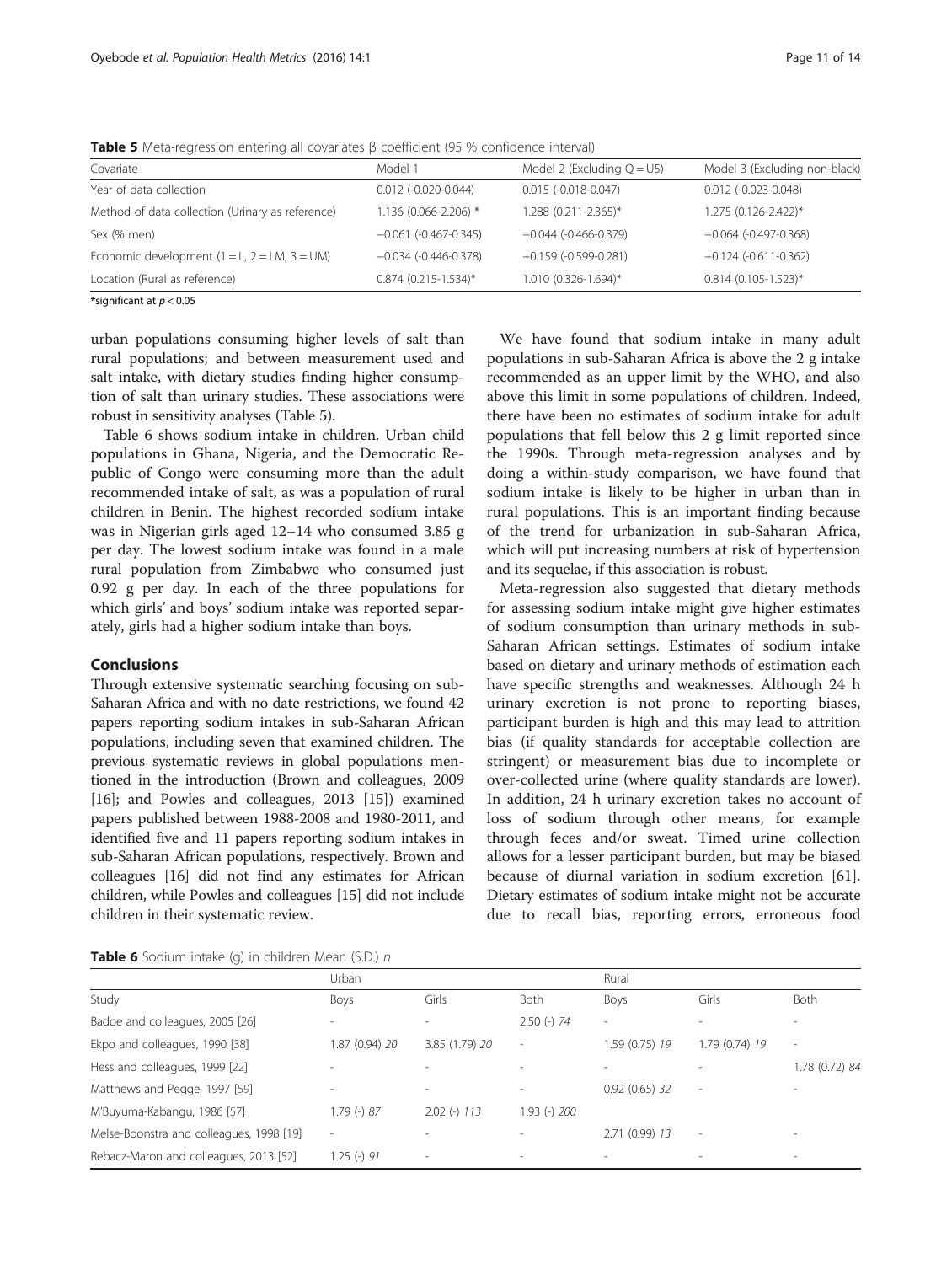<span id="page-12-0"></span>composition tables (for example, because they are not country specific or because they are out-of-date), and/or difficulty in quantifying added salt (including, for example, salt added during cooking but discarded in cooking water, rather than consumed). Our finding that sodium intake estimates are higher based on dietary rather than urinary measures is the opposite of that reported elsewhere [[62](#page-14-0)]. Others have found that estimates based on food diaries, weighed records, food-frequency questionnaires, and 24 h dietary recall underestimated sodium intakes compared with 24 h urine collections. It is worth noting though, that despite the meta-regression results, in each of the three included papers that used both dietary and urinary estimates of sodium intake [\[22, 32, 46](#page-13-0)], the estimate from dietary data was lower than from urinary data. It is conceivable that in sub-Saharan Africa more sodium is lost through routes other than urinary excretion, for example, through sweat. This is worth considering given that Powles and colleagues [\[15\]](#page-13-0) found that African sodium intakes (although above WHO recommendations) were lower than the rest of the world, based on 24 h urinary excretions, uncorrected for non-renal losses.

We did not find a difference between the sexes in sodium intake – in contrast to both global systematic reviews [[15](#page-13-0), [16\]](#page-13-0) that found men consumed more than women, and boys consumed more than girls. In the child populations identified in our review, girls consumed more sodium than boys, though this finding is based on just two studies with fairly small samples sizes. There is no apparent reason why there would be a different association with sex in sub-Saharan Africa than in the rest of the world. However, the fact that there may be a difference suggests that context-specific research needs to be done to establish whether patterns of sodium intake in sub-Saharan African settings are similar to or different from high-income countries or other LMICs.

In this study we have not examined potassium intake, which may mitigate the effects of high sodium on blood pressure. Understanding sodium intake in sub-Saharan Africa in the context of the whole diet could give additional levers with which to tackle cardiovascular disease risk.

Of 66 estimates of sodium intake for adults identified in this review, only 20 were given a measurement quality score of 1 or 2, and just 28 were rated grade A for sampling strategy. This demonstrates that high quality studies of sodium intake in Africa remain rare. It also means that the implications of our results are limited – it is possible that sodium intake in sub-Saharan African countries differs to the estimates reported here. High quality measurements in representative samples of the general population will be required to identify where and with whom to intervene in order to meet the WHO target of a 30 % reduction in population sodium intake and to demonstrate progress towards this target.

#### Abbreviations

CVD: cardiovascular disease; LMICs: low- and middle-income countries; NCD: non-communicable disease; WHO: World Health Organization.

#### Competing interests

The authors declare that they have no competing interests.

#### Authors' contributions

OO performed the searches, extracted data, performed the meta-regression, and wrote the first draft of the manuscript. SO extracted data. Y-FC helped design the quality assurance and meta-regression analyses. All authors contributed to conception and drafting the manuscript, and all read and approved the final manuscript.

#### Acknowledgments

The authors would like to thank Peter Chilton (University of Warwick) for checking and preparing the manuscript, and the University of Warwick Library staff for retrieval of articles for this review. This work was supported by the National Institute for Health Research (NIHR) Collaboration for Leadership in Applied Health Research and Care (CLAHRC) West Midlands. Views expressed are those of the authors and not necessarily those of any funding body or the NHS. The funders had no role in any aspect of the manuscript.

#### Author details

<sup>1</sup>Warwick Medical School, University of Warwick, Gibbet Hill Campus, Coventry CV4 7AL, UK. <sup>2</sup> African Population and Health Research Centre, Manga Close, Off Kirawa Road, P.O. Box 10787-00100, Nairobi, Kenya. <sup>3</sup>Department of Global Health, Academic Medical Center, University of Amsterdam, and Amsterdam Institute for Global Health and Development, PO Box 227001100 DE Amsterdam, The Netherlands.

#### Received: 3 July 2015 Accepted: 8 December 2015 Published online: 11 January 2016

#### References

- 1. Lozano R, Naghavi M, Foreman K, Lim S, Shibuya K, Aboyans V, et al. Global and regional mortality from 235 causes of death for 20 age groups in 1990 and 2010: a systematic analysis for the Global Burden of Disease Study 2010. Lancet. 2012;380(9859):2095–128.
- 2. Murray CJL, Vos T, Lozano R, Naghavi M, Flaxman AD, Michaud C, et al. Disability-adjusted life years (DALYs) for 291 diseases and injuries in 21 regions, 1990–2010: a systematic analysis for the Global Burden of Disease Study 2010. Lancet. 2012;380(9859):197–2223.
- 3. World Health Organization. Global status report on noncommunicable diseases 2010. Geneva: World Health Organization; 2011.
- 4. Owolabi MO, Mensah GA, Kimmel PL, Adu D, Ramsay M, Waddy SP, et al. Understanding the rise in cardiovascular diseases in Africa: harmonising H3Africa genomic epidemiological teams and tools. Cardiovasc J Afr. 2014;25(3):134–6.
- 5. Strong K, Mathers C, Bonita R. Preventing stroke: saving lives around the world. Lancet Neurol. 2007;6(2):182–7.
- 6. Mozaffarian D, Fahimi S, Singh GM, Micha R, Khatibzadeh S, Engell RE, et al. Global sodium consumption and death from cardiovascular causes. New Engl J Med. 2014;371(7):624–34.
- 7. Aburto NJ, Ziolkovska A, Hooper L, Elliott P, Cappuccio FP, Meerpohl JJ. Effect of lower sodium intake on health: systematic review and meta-analyses. BMJ. 2013;346:f1326.
- 8. Wang XQQ, Terry PDD, Yan H. Review of salt consumption and stomach cancer risk: epidemiological and biological evidence. World J Gastroenterol. 2009;15(18):2204–13.
- 9. Forrester T. Historic and early life origins of hypertension in Africans. J Nutr. 2004;134(1):211–6.
- 10. Young JH, Chang YPP, Kim JDOD, Chretien JPP, Klag MJ, Levine MA, et al. Differential susceptibility to hypertension is due to selection during the out-of-Africa expansion. PLoS Genet. 2005;1(6):e82.
- 11. Campbell NR, Correa-Rotter R, Cappuccio FP, Webster J, Lackland DT, Neal B, et al. Proposed Nomenclature for Salt Intake and for Reductions in Dietary Salt. J Clin Hypertens. 2015;17(4):247–51.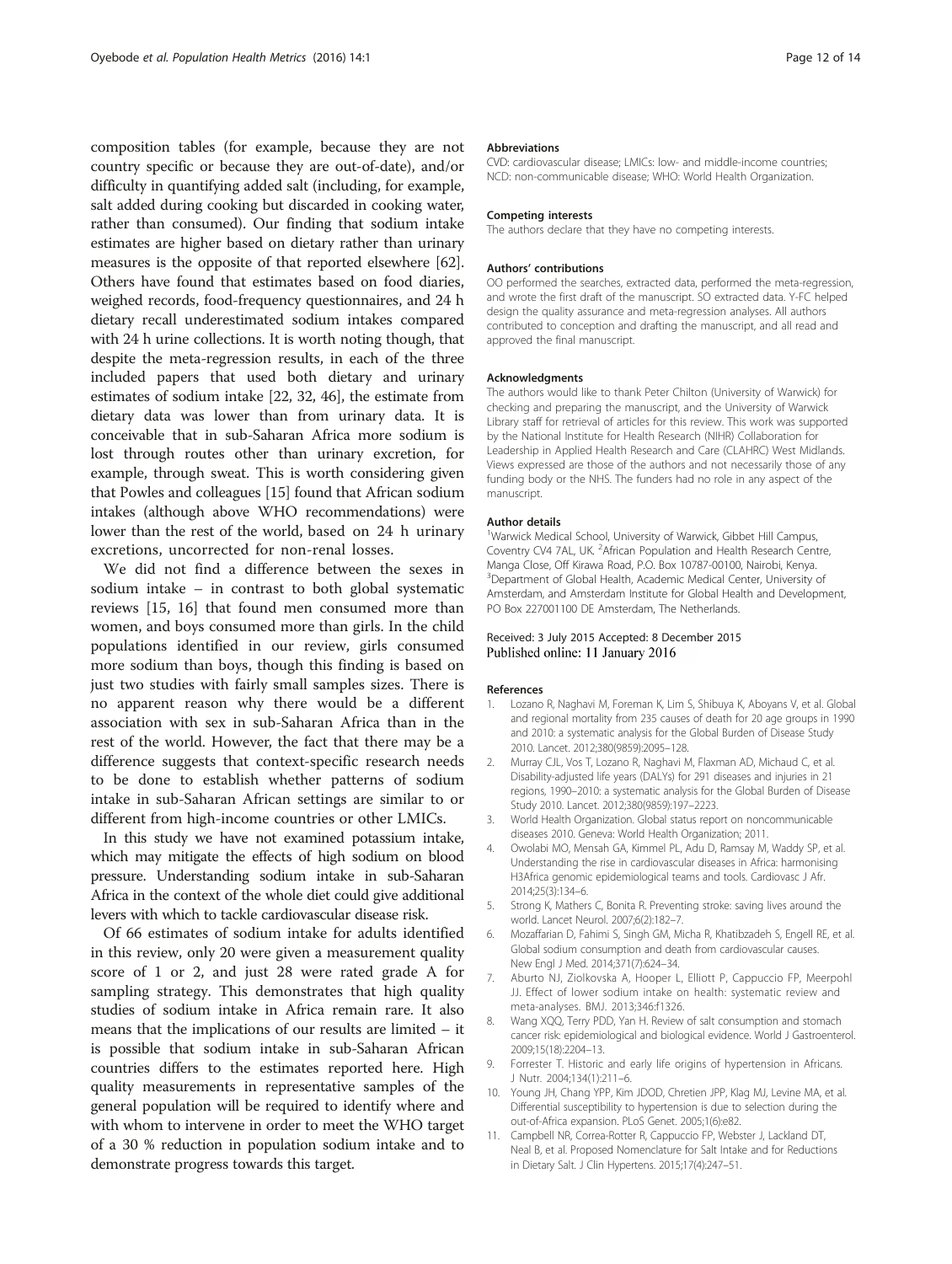- <span id="page-13-0"></span>12. World Health Organization: WHO Guideline: Sodium intake for adults and children. [http://apps.who.int/iris/bitstream/10665/77985/1/9789241504836\\_](http://apps.who.int/iris/bitstream/10665/77985/1/9789241504836_eng.pdf?ua=1&ua=1) [eng.pdf?ua=1&ua=1](http://apps.who.int/iris/bitstream/10665/77985/1/9789241504836_eng.pdf?ua=1&ua=1) (2012). Accessed 11th Jan 2016.
- 13. Sixty-Sixth World Health Assembly: Follow-up to the Political Declaration of the High-level Meeting of the General Assembly on the Prevention and Control of Non-Communicable Diseases. [http://apps.who.int/gb/ebwha/](http://apps.who.int/gb/ebwha/pdf_files/WHA66/A66_R10-en.pdf) [pdf\\_files/WHA66/A66\\_R10-en.pdf](http://apps.who.int/gb/ebwha/pdf_files/WHA66/A66_R10-en.pdf) (2013). Accessed 11th Jan 2016.
- 14. McLean RM. Measuring population sodium intake: a review of methods. Nutrients. 2014;6(11):4651–62.
- 15. Powles J, Fahimi S, Micha R, Khatibzadeh S, Shi P, Ezzati M, et al. Global, regional and national sodium intakes in 1990 and 2010: a systematic analysis of 24 h urinary sodium excretion and dietary surveys worldwide. BMJ Open. 2013;3(12):e003733.
- 16. Brown IJ, Tzoulaki I, Candeias V, Elliott P. Salt intakes around the world: implications for public health. Int J Epidemiol. 2009;38(3):791–813.
- 17. The World Bank: Country and Lending Groups. [http://data.worldbank.](http://data.worldbank.org/about/country-and-lending-groups#Sub_Saharan_Africa) [org/about/country-and-lending-groups#Sub\\_Saharan\\_Africa](http://data.worldbank.org/about/country-and-lending-groups#Sub_Saharan_Africa) (2015). Accessed 11th Jan 2016.
- 18. Hozo SPP, Djulbegovic B, Hozo I. Estimating the mean and variance from the median, range, and the size of a sample. BMC Med Res Methodol. 2005;5(1):13.
- 19. Melse-Boonstra A, Rozendaal M, Rexwinkel H, Gerichhausen MJ, van den Briel T, Bulux J, et al. Determination of discretionary salt intake in rural Guatemala and Benin to determine the iodine fortification of salt required to control iodine deficiency disorders: studies using lithium-labeled salt. Am J Clin Nutr. 1998;68(3):636–41.
- 20. Truswell AS, Kennelly BM, Hansen JD, Lee RB. Blood pressures of Kung bushmen in Northern Botswana. Am Heart J. 1972;84(1):5–12.
- 21. Cooper R, Rotimi C, Ataman S, McGee D, Osotimehin B, Kadiri S, et al. The prevalence of hypertension in seven populations of west African origin. Am J Public Health. 1997;87(2):160–8.
- 22. Hess SY, Zimmermann MB, Staubli-Asobayire F, Tebi A, Hurrell RF. An evaluation of salt intake and iodine nutrition in a rural and urban area of the Côte d'Ivoire. Eur J Clin Nutri. 1999;53(9):680–6.
- 23. Kunutsor S, Powles J. Descriptive epidemiology of blood pressure in a rural adult population in Northern Ghana. Rural Remote Health. 2009;9(2):1095.
- 24. Cappuccio FP, Kerry SM, Micah FB, Plange-Rhule J, Eastwood JB. A community programme to reduce salt intake and blood pressure in Ghana. BMC Public Health. 2006;6:13.
- 25. Kerry SM, Emmett L, Micah FB, Martin-Peprah R, Antwi S, Phillips RO, et al. For the patient. How much salt is used in Ashanti, West Africa? Ethn Dis. 2005;15(1):150–1.
- 26. Badoe EO, Appeadu-Mensah W, Hesse A, Maddy SO. The daily water, sodium and potassium excretion in urine of Ghanaian children aged 5 to 12 years. West Afr J Med. 2005;24(3):231–3.
- 27. Badoe EA, Osafo TD. The daily urinary volume, sodium and potassium in adult Ghanaians. West Afr Med J Niger Pract. 1971;20(6):352–3.
- 28. Carvalho JJ, Baruzzi RG, Howard PF, Poulter N, Alpers MP, Franco LJ, et al. Blood pressure in four remote populations in the INTERSALT Study. Hypertension. 1989;14(3):238–46.
- 29. Poulter NR, Khaw KT, Mugambi M, Peart WS, Sever PS. Migration-induced changes in blood pressure: a controlled longitudinal study. Clin Exp Pharmacol Physiol. 1985;12(3):211–6.
- 30. Simmons D, Barbour G, Congleton J, Levy J, Meacher P, Saul H, et al. Blood pressure and salt intake in Malawi: an urban rural study. J Epidemiol Community Health. 1986;40(2):188–92.
- 31. Tayo BO, Luke A, McKenzie CA, Kramer H, Cao G, Durazo-Arvizu R, et al. Patterns of sodium and potassium excretion and blood pressure in the African Diaspora. J Hum Hypertens. 2012;26(5):315–24.
- 32. Ijarotimi OS, Keshinro OO. Nutritional knowledge, nutrients intake and nutritional status of hypertensive patients in Ondo State, Nigeria. Tanzan J Health Res. 2008;10(2):59–67.
- 33. Forrester T, Adeyemo A, Soarres-Wynter S, Sargent L, Bennett F, Wilks R, et al. A randomized trial on sodium reduction in two developing countries. J Hum Hypertens. 2005;19(1):55–60.
- 34. Smith IF. Sodium and potassium intakes amongst free-living adult Nigerians. Eur J Clin Nutr. 1988;42(6):531–7.
- 35. Kaufman JS, Owoaje EE, Rotimi CN, Cooper RS. Blood pressure change in Africa: case study from Nigeria. Hum Biol. 1999;71(4):641–57.
- 36. Kaufman JS, Owoaje EE, James SA, Rotimi CN, Cooper RS. Determinants of hypertension in West Africa: contribution of anthropometric and dietary

factors to urban-rural and socioeconomic gradients. Am J Epidemiol. 1996;143(12):1203–18.

- 37. Bunker CH, Okoro FI, Markovic N, Thai N, Pippin B, Ackrell M, et al. Relationship of hypertension to socioeconomic status in a west African population. Ethn Health. 1996;1(1):33–45.
- 38. Ekpo EB, Udofia O, Andy JJ. A disappearing urban/rural blood pressure difference in Nigerian children: an evaluation of possible determining factors. Ann Trop Paediatr. 1990;10(2):211–9.
- 39. Kolahdooz F, Spearing K, Sharma S. Dietary adequacies among South African adults in rural KwaZulu-Natal. PLoS One. 2013;8(6):e67184.
- 40. Maseko MJ, Majane HO, Milne J, Norton GR, Woodiwiss AJ. Salt intake in an urban, developing South African community. Cardiovasc J S Afr. 2006;17(4):186–91.
- 41. Millen AM, Norton GR, Majane OH, Maseko MJ, Brooksbank R, Michel FS, et al. Insulin resistance and the relationship between urinary Na(+)/K(+) and ambulatory blood pressure in a community of African ancestry. Am J Hypertens. 2013;26(5):708–16.
- 42. Redelinghuys M, Norton GR, Scott L, Maseko MJ, Brooksbank R, Majane OH, et al. Relationship between urinary salt excretion and pulse pressure and central aortic hemodynamics independent of steady state pressure in the general population. Hypertension. 2010;56(4):584–90.
- 43. Charlton KE, Jooste PL, Steyn K, Levitt NS, Ghosh A. A lowered salt intake does not compromise iodine status in Cape Town, South Africa, where salt iodization is mandatory. Nutrition. 2013;29(4):630–4.
- 44. Charlton KE, Steyn K, Levitt NS, Jonathan D, Zulu JV, Nel JH. Development and validation of a short questionnaire to assess sodium intake. Public Health Nutr. 2008;11(1):83–94.
- 45. Charlton KE, Steyn K, Levitt NS, Zulu JV, Jonathan D, Veldman FJ, et al. Ethnic differences in intake and excretion of sodium, potassium, calcium and magnesium in South Africans. Eur J Cardiovasc Prev Rehabil. 2005;12(4):355–62.
- 46. Charlton KE, Steyn K, Levitt NS, Zulu JV, Jonathan D, Veldman FJ, et al. Diet and blood pressure in South Africa: Intake of foods containing sodium, potassium, calcium, and magnesium in three ethnic groups. Nutrition. 2005;21(1):39–50.
- 47. Hoosen S, Seedat YK, Bhigjee AI, Neerahoo RM. A study of urinary sodium and potassium excretion rates among urban and rural Zulus and Indians. J Hypertens. 1985;3(4):351–8.
- 48. Barlow RJ, Connell MA, Milne FJ. A study of 48-hour faecal and urinary electrolyte excretion in normotensive black and white South African males. J Hypertens. 1986;4(2):197–200.
- 49. Barlow RJ, Connell MA, Levendig BJ, Gear JS, Milne FJ. A comparative study of urinary sodium and potassium excretion in normotensive urban black and white South African males. S Afr Med J. 1982;62(25):939-41.
- 50. Cohen SL, Jhetam D, Da Silva J, Milne FJ, van der Walt A. Sodium and potassium status, plasma renin and aldosterone profiles in normotensive and hypertensive Johannesburg blacks. S Afr Med J. 1982;62(25):941–4.
- 51. Sever PS, Gordon D, Peart WS, Beighton P. Blood-pressure and its correlates in urban and tribal Africa. Lancet. 1980;2(8185):60–4.
- 52. Rębacz-Maron E, Baranowska-Bosiacka I, Gutowska I, Chlubek D. Blood pressure and levels of Fe, Ca, Mg, Zn, Cu, Na and K in the hair of young Bantu men from Tanzania. Biol Trace Elem Res. 2013;151(3):350–9.
- 53. Hamada A, Mori M, Mori H, Muhihi A, Njelekela M, Masesa Z, et al. Deterioration of traditional dietary custom increases the risk of lifestyle-related diseases in young male Africans. J Biomed Sci. 2010;17 Suppl 1:S34.
- 54. Njelekela M, Negishi H, Nara Y, Tomohiro M, Kuga S, Noguchi T, et al. Cardiovascular risk factors in Tanzania: a revisit. Acta Trop. 2001;79(3):231–9.
- 55. Mtabaji JP, Nara Y, Moriguchi Y, Yamori Y. Diet and hypertension in Tanzania. J Cardiovasc Pharmacol. 1990;16 Suppl 8:S3–5.
- 56. Pavan L, Casiglia E, Pauletto P, Batista SL, Ginocchio G, Kwankam MM, et al. Blood pressure, serum cholesterol and nutritional state in Tanzania and in the Amazon: comparison with an Italian population. J Hypertens. 1997;15(10):1083–90.
- 57. M'Buyamba-Kabangu JR, Fagard R, Lijnen P, Mbuy wa Mbuy R, Staessen J, Amery A. Blood pressure and urinary cations in urban Bantu of Zaire. Am J Epidemiol. 1986;124(6):957–68.
- 58. M'Buyamba-Kabangu JR, Lijnen P, Staessen J, Fagard R, Lissens W, Mbuy wa Mbuy R, et al. Relationships between blood pressure and urinary sodium, potassium, calcium and magnesium in Bantu of Zaire. J Hypertens Suppl. 1986;4(6):S27–30.